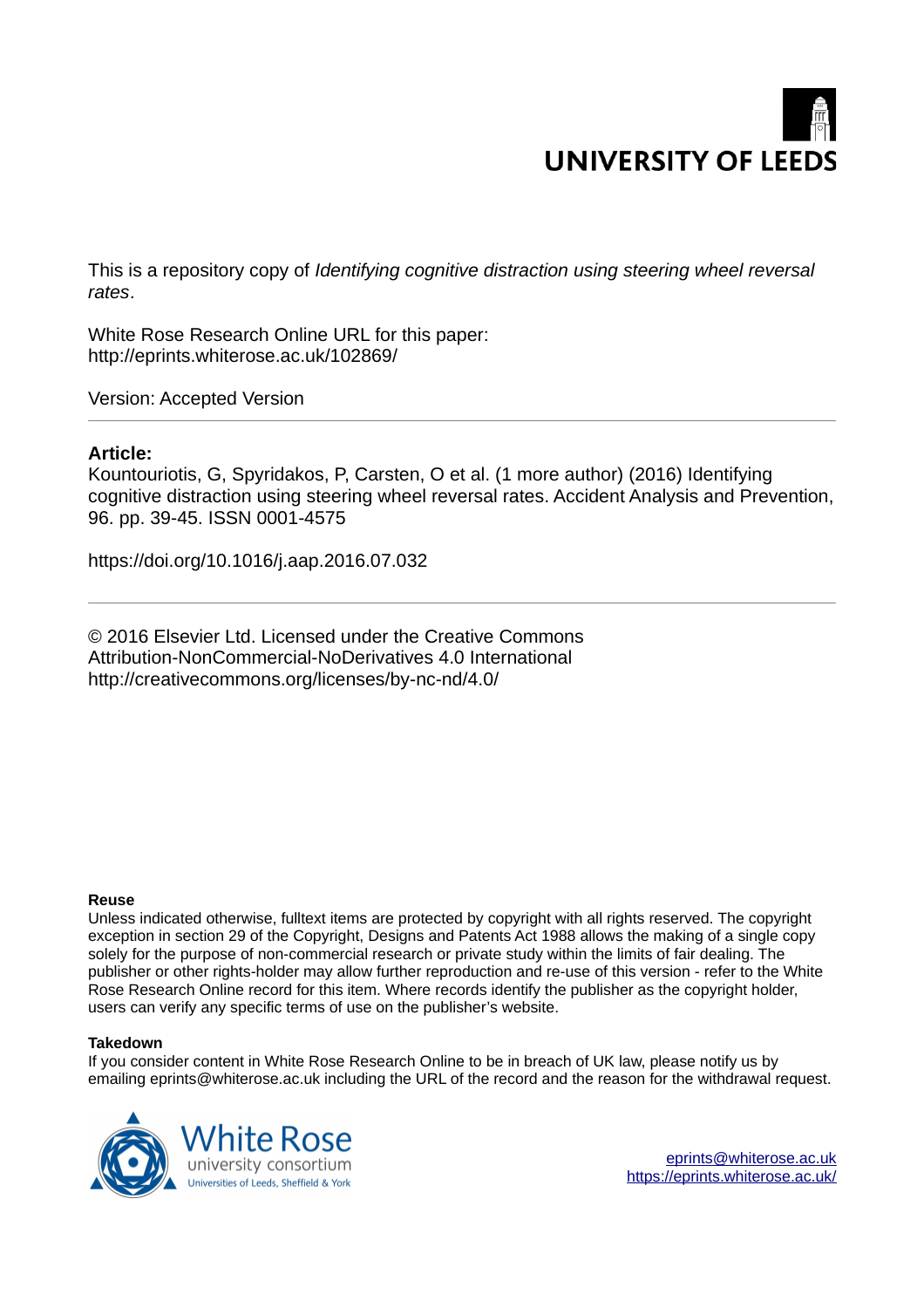# **Identifying cognitive distraction using steering wheel reversal rates**

3 Georgios K. Kountouriotis\*<sup>a</sup>, Panagiotis Spyridakos<sup>b</sup>, Oliver M. J. Carsten<sup>b</sup>, & Natasha Merat<sup>b</sup>

4 a Department of Psychology, Manchester Metropolitan University, Manchester, M15 6GX, UK

- 5 blnstitute for Transport Studies, University of Leeds, Leeds, LS2 9JT, UK
- 6 \*Corresponding author: [g.kountouriotis@mmu.ac.uk](mailto:g.kountouriotis@mmu.ac.uk)

**Abstract:** The influence of driver distraction on driving performance is not yet well understood, but it 8 can have detrimental effects on road safety. In this study, we examined the effects of visual and non-9 visual distractions during driving, using a high-fidelity driving simulator. The visual task was presented either at an offset angle on an in-vehicle screen, or on the back of a moving lead vehicle. Similar to results from previous studies in this area, non-visual (cognitive) distraction resulted in improved lane keeping performance and increased gaze concentration towards the centre of the road, compared to baseline driving, and further examination of the steering control metrics indicated an increase in steering wheel reversal rates, steering wheel acceleration, and steering 15 entropy. We show, for the first time, that when the visual task is presented centrally, drivers' lane deviation reduces (similar to non-visual distraction), whilst measures of steering control, overall, indicated more steering activity, compared to baseline. When using a visual task that required the diversion of gaze to an in-vehicle display, but without a manual element, lane keeping performance was similar to baseline driving. Steering wheel reversal rates were found to adequately tease apart the effects of non-visual distraction (increase of 0.5 degree reversals) and visual distraction with offset gaze direction (increase of 2.5 degree reversals). These findings are discussed in terms of steering control during different types of in-vehicle distraction, and the possible role of manual interference by distracting secondary tasks.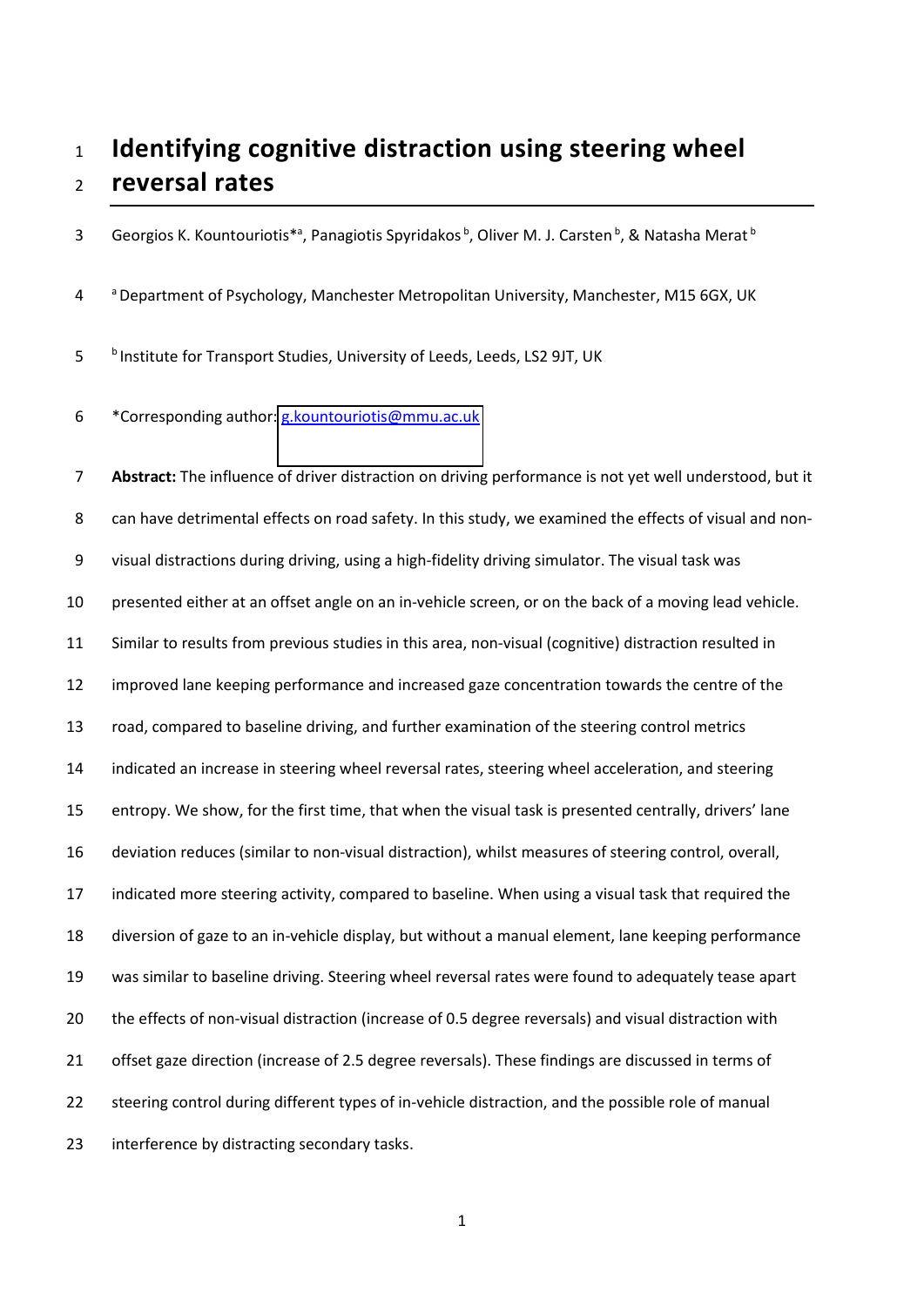## **1 Introduction**

 near misses, how different types of distraction affect road safety is currently poorly understood. 27 When studying the effect of driver distraction in the laboratory, researchers use a multitude of tasks to simulate distraction, as well as different driving environments and performance measures. Information processing models (e.g., the Multiple Resource Theory proposed by Wickens, 2002) as well as working memory models (e.g., Baddeley, 1992) predict that the type of distraction used has a differential effect on driving performance, with most disruption seen by tasks which share the same response or processing resource. The majority of the published literature on the subject uses a broad distinction between two main types of distraction: visual distractions, which involve processing of some form of visual information (and therefore can change the natural eye-movement 35 patterns), and non-visual (often referred to as "cognitive") distractions, which involve processing of information without a visual component.

Although driver distraction is regularly cited as one of the leading causes of traffic accidents and

 In terms of their effect on driving performance, visual distractions have been shown to have two 38 main effects: an increase in lateral deviation from the lane centre (e.g. Engström, Johansson, & Ostlund, 2005; Santos, Merat, Mouta, Brookhuis, & de Waard, 2005; Liang & Lee, 2010) and also increased deviation of gaze because the information that needs to be sampled is usually displayed 41 away from the road centre, for example on a central console (e.g. Victor, Harbluk, & Engström, 2005; Reyes & Lee, 2008). Godthelp, Milgram, and Blaauw (1984) argued that the change of gaze from the centre of the road to some place off the road, such as an in-vehicle information system, results in large errors in heading direction, which in turn affect the lateral position of the vehicle.

 If the increase in lateral deviation during a visual task is linked to the decrease of gaze concentration towards the road centre, it follows that placing this visual task around the road centre will likely lead 47 to similar, or even better lane keeping performance, compared to baseline driving, as drivers' eyes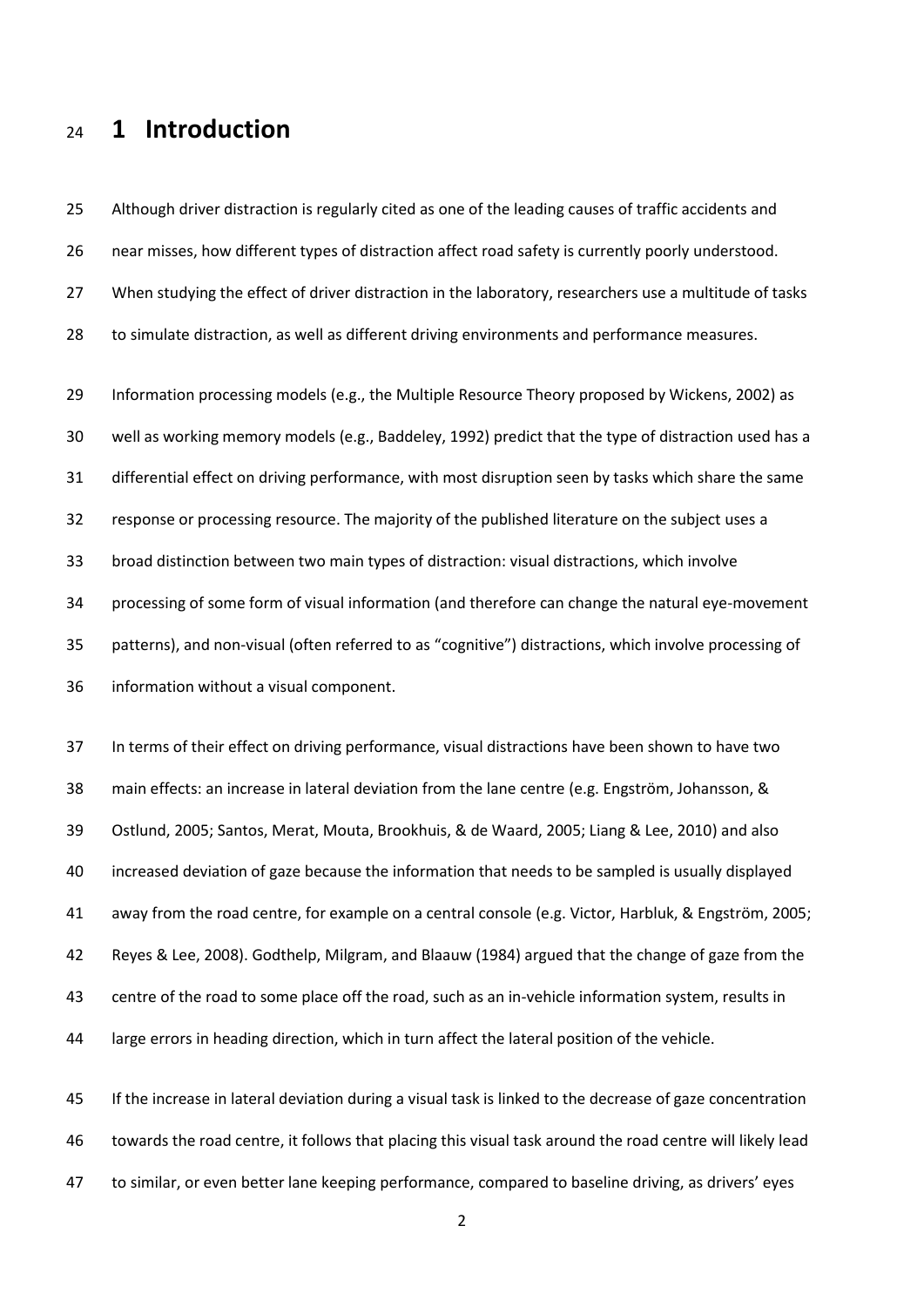will not be diverted towards a distracting in-vehicle task. Understanding how placement of the visual task in relation to the driving scene affects lateral control is of value, and may provide knowledge on the design of future in-vehicle-information systems.

 Studying the effect of non-visually distracting (cognitive) tasks on driving performance has produced more mixed results. While some studies have also reported an increase in lateral deviation akin to that of visual tasks (e.g. Salvucci & Beltowska, 2008; Strayer & Johnston, 2001), other studies find the opposite effect, i.e. a *reduction* in lateral deviation (Atchley & Chan, 2011; Cooper, Medeiros-55 Ward, & Strayer, 2013; Engström et al., 2005; He, McCarley, & Kramer, 2014; Jamson & Merat, 2005; Kubose et al., 2006; Reimer, 2009), and also a reduction in the deviation of gaze (Victor et al., 2005; 57 Reimer, 2009), a phenomenon often called "gaze concentration".

 This reduction in lateral deviation under conditions of non-visual distraction is thought to be an indication of better lateral control (Cooper et al., 2013; Medeiros-Ward, Cooper, & Strayer, 2014), which, at face value, it is. However, what drives this behaviour is not currently clear. It has been argued that this improvement in lateral control is due to a hierarchical control system, whereby increased attention to a simple (tracking) task disrupts performance (Cooper et al., 2013; Medeiros- Ward et al., 2014). By the same token, performing a competing and concurrent secondary task removes attention from the simple tracking (lane control) task. Since this improved lane keeping is also accompanied by increased gaze concentration to the road centre during secondary task 66 engagement, a "lock in" state is observed by drivers, where their focus on the road centre affords less attention to peripheral stimuli (e.g. Lee, Lee, & Boyle, 2007; Merat & Jamson, 2008). Kountouriotis et al (2015) showed that fixing gaze direction towards an eccentric target removed any differences in lateral control between visual and non-visual tasks when drivers were negotiating a bend. However, what has not yet been investigated is whether a visual task which mimics the gaze concentration on the centre of the road will result in the same reduced lateral variability as a non-visual task.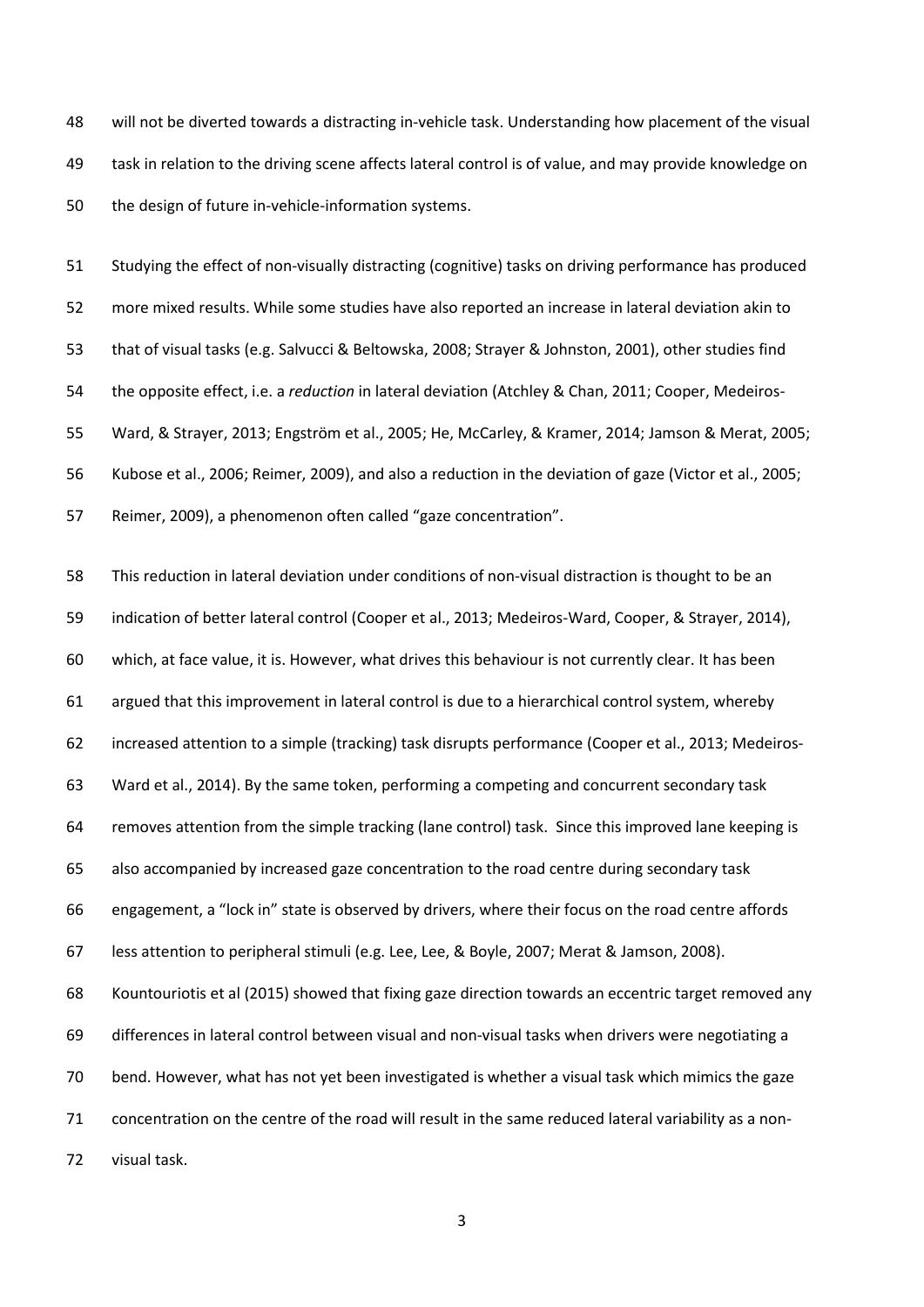When examining the effect of non-visual tasks on lane keeping, many studies show reductions in measures such as the standard deviation of lateral position (SDLP) when performance is compared 75 to baseline (e.g., Atchley & Chan, 2011; Engström et al., 2005; He et al., 2014; Jamson & Merat, 2005; Liang & Lee, 2010; Merat & Jamson, 2008), but the effect of such secondary tasks on steering control is not always clear. For example, high workload (visual and non-visual) leads to irregular/unpredictable steering entropy (how predictable/random steering wheel movements are, Boer et al., 2005). Further work is therefore required to examine the effect of driver distraction using 80 additional metrics of steering performance. Markkula and Engström (2006) proposed that steering wheel reversal rates (SRRs) are a useful metric for assessing the effects of visual and non-visual distractions. Steering wheel reversal rates measure the number of times the steering wheel changes direction by a set angle (and larger) per minute (MacDonald & Hoffman, 1980). Analysis of data from the EU project HASTE (using both simulator experiments and field trials) showed that whilst non-85 visual distractions led to an increase of "micro" steering corrections (in the range of 0.1 to 2 degrees), visual distractions, where gaze is diverted from the road centre, led to an increase of 87 steering reversals larger than 2 degrees (Markkula & Engström, 2006). It appears, therefore, that SRRs measure two different components of the steering signal, depending on how they are defined. Whilst larger reversals are indicative of a change in direction of heading, it remains unclear whether smaller reversals (particularly reversals smaller than 1 degree) imply fine-tuning by the driver, or 91 simply reflect increased steering activity that have little effect on the vehicle's trajectory. Therefore, examining SRRs alongside other steering control measures, such as steering wheel acceleration and steering entropy is necessary to compare the effect of different types of secondary task on steering and lane keeping measures.

 The aim of the present paper is therefore two-fold: (a) to investigate further the apparent differences between visual and non-visual distractions on steering performance, and (b) to investigate the role of SRRs in identifying different types of driver distraction and its relation to other steering metrics. Three secondary tasks were therefore implemented for this driving simulator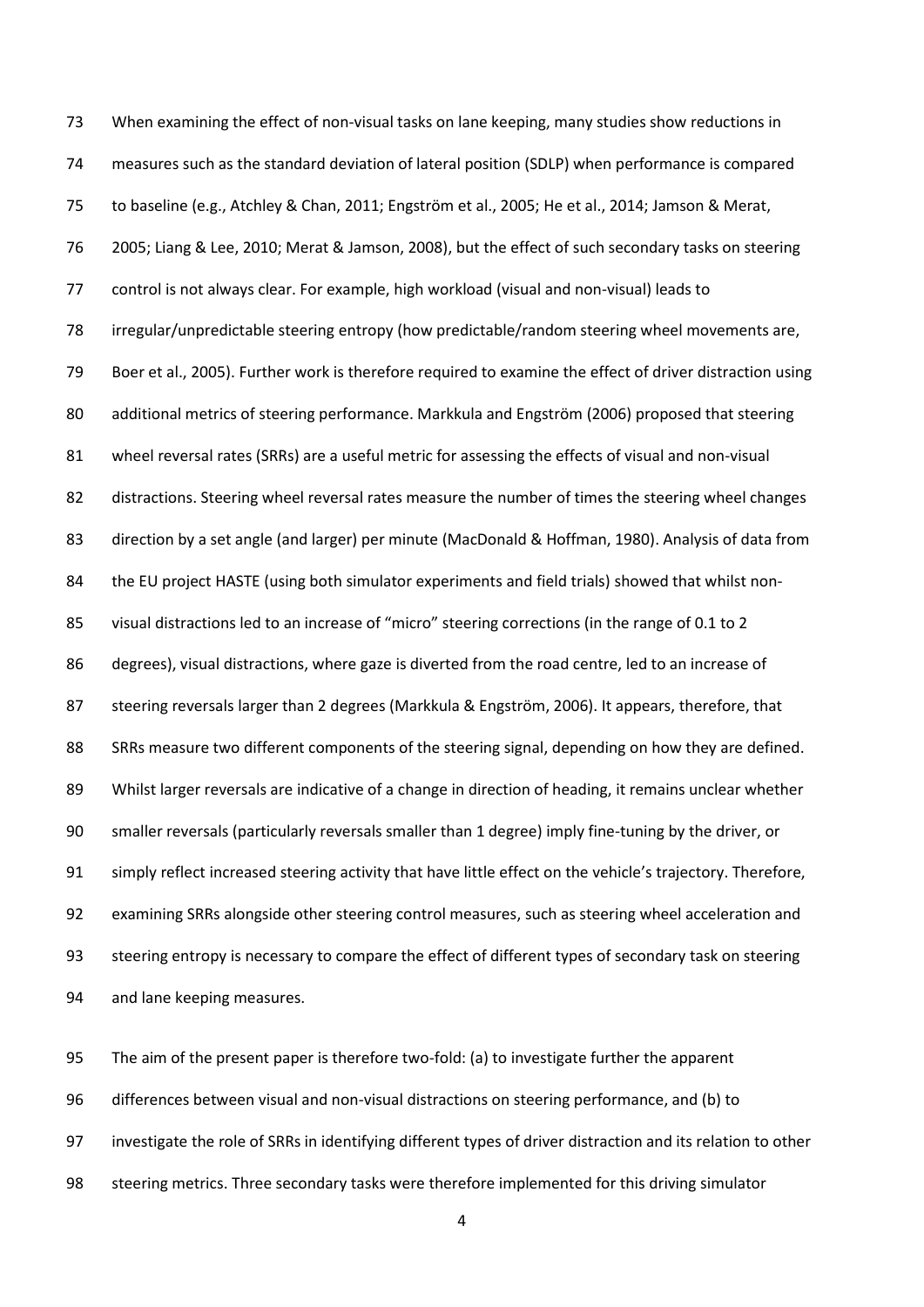study: two visual tasks, one presented on an eccentric IVIS in the vehicle, which is comparable to the type of visual distractions used in the literature cited here, and one presented centrally on the back of a lead car to assess the effect of gaze concentration on the centre of the road, whilst performing a visual task. We argue that a visual task which does not require drivers to take their eyes off the road, but instead mimics gaze behaviour observed during a non-visual task (increased gaze concentration on the road centre) can potentially lead to similar steering control behaviours as a non-visual distraction task (such as improved lane keeping performance), while a visual task that requires changes in gaze direction should deteriorate lane keeping. A non-visual task was also used 107 for comparison with the two visual tasks described.

## **2 Methods**

## **2.1 Participants**

110 Sixteen naïve participants took part in this study, eight of them males. The mean age was 35.12  $\pm$ 9.95 years and all had a valid driving license, with an average 14,887 annual mileage.

## **2.2 Design and Procedure**

#### **2.2.1 Materials**

The experiment was conducted in the University of Leeds Driving Simulator which consists of a

Jaguar S-type cab with all driver controls operational. The vehicle is housed within a 4 m spherical

- 116 projection dome and has a 300° field-of-view projection system. A v4.5 Seeing Machines faceLAB
- <span id="page-5-0"></span>eye-tracker was used to record eye-movements at 60Hz. The IVIS display used to display the Remote
- Arrows was a Lilliput 7" VGA touchscreen display with a resolution of 800 × 480, positioned
- approximately 28.3° to the left of the centre of the main scene and 25.4° lower of the horizon.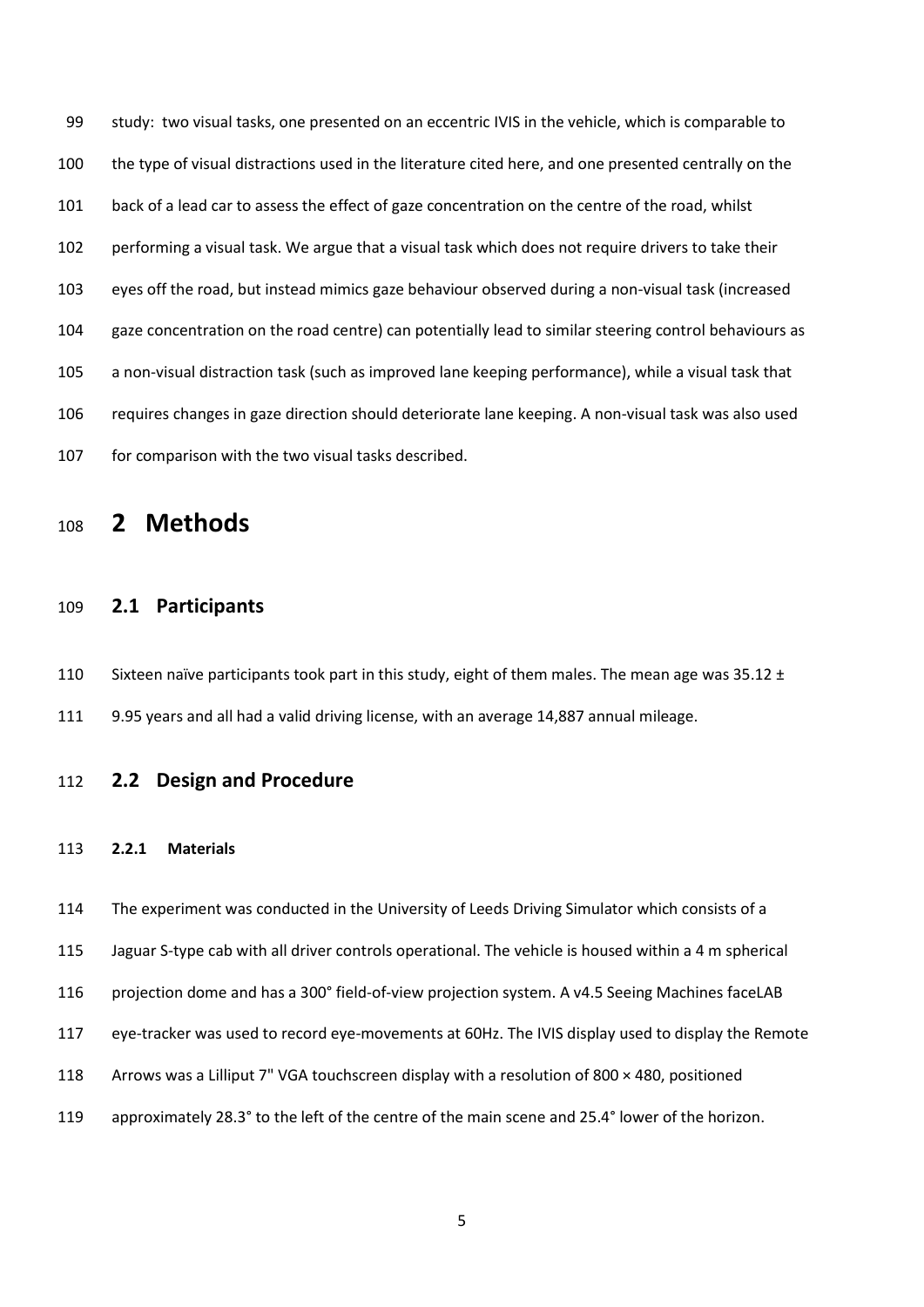#### **2.2.2 Secondary Tasks**

 Three secondary tasks (two visual tasks and one non-visual task) were implemented in this experiment, as well as a baseline condition (Baseline) which involved only driving. Both visual tasks were inspired by the European HASTE project (see Jamson & Merat, 2005): participants were required to locate a target arrow (arrow pointing upwards) amongst distractors (arrows pointing in 125 other directions), presented in a  $4 \times 4$  grid. Unlike the manual response used in the HASTE experiments, participants were required to verbally report the position of the target arrow using the letter and number coordinates located around a grid (see [Figure 1\)](#page-5-0). Also, in contrast to the HASTE set up, a target arrow was always present in these experiments. The main difference between the two visual tasks was the location of the arrows grids: in one set up the task was displayed on an in- vehicle interface to the left of the driver (Remote Arrows), whilst in the other it was displayed at the back of the lead car (Central Arrows). There was an auditory notification when a new grid appeared, and each grid remained visible until either the participant provided a response or seven seconds elapsed from its onset.



- **Figure 1. The "Central Arrows" task. In the "Remote Arrows" the arrows grid was displayed on the**
- **in-vehicle display (on the screen to the left of the steering wheel, seen in this figure).**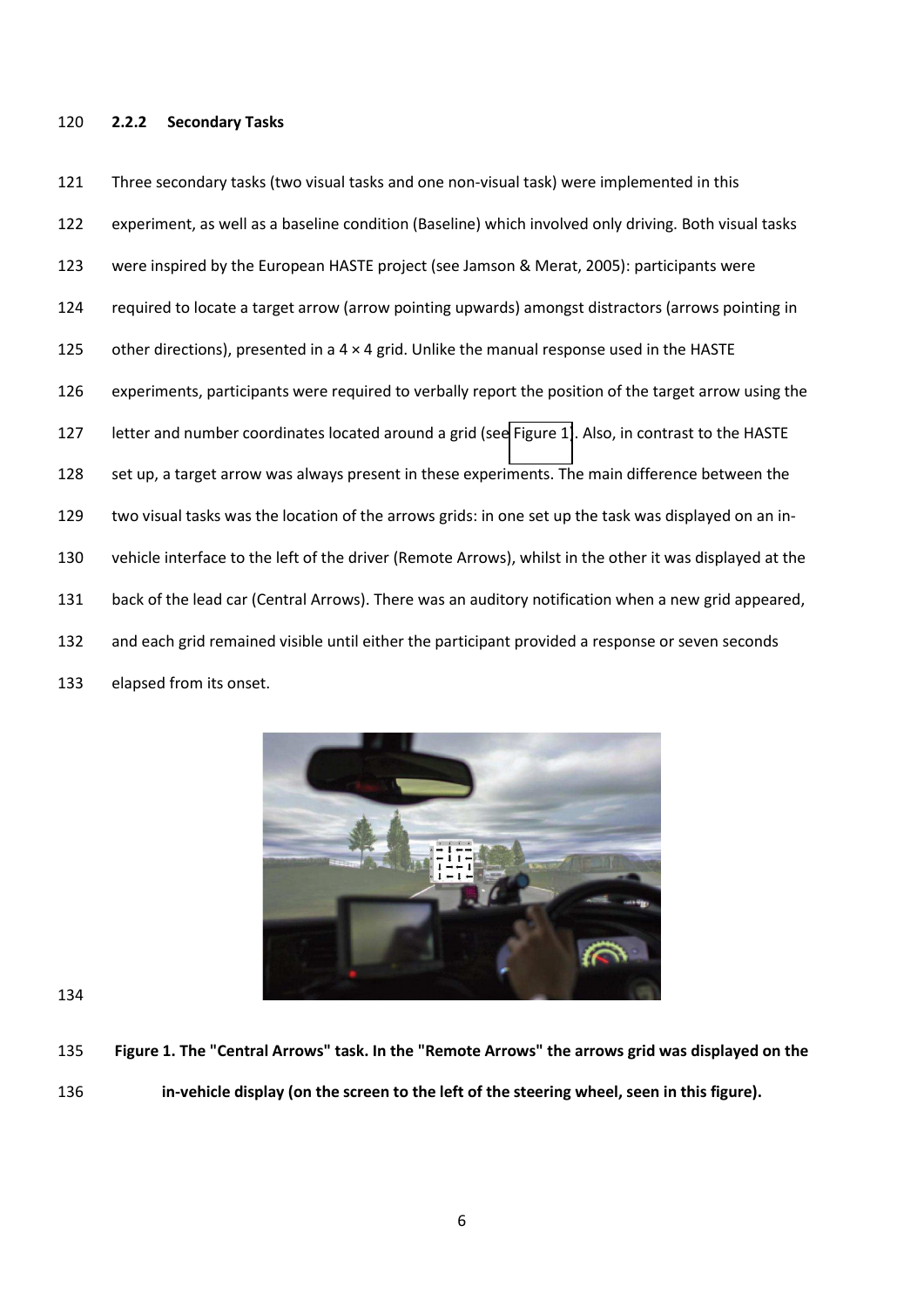The non-visual task was a count back in sevens task (Countback), where the participants would hear a three digit number and would have to count backwards in steps of seven. Each task was presented in two blocks of 30 seconds.

#### **2.2.3 Driving Environment**

<span id="page-7-0"></span>141 The experiment consisted of one drive taking place in a rural two-lane road, each lane being 3.65 m wide, with Straight and Curved sections separated by a short urban environment. No data were collected in the urban section. The curved sections consisted of a series of alternating left and right bends, and each bend had a radius of 750m. There was a lead car, which mirrored the speed and 145 acceleration profile of the participant car, in order to maintain a constant distance of 25 m from the 146 participants' vehicle. This was implemented to ensure that the Remote Arrows task was always performed at the same distance.

#### **2.2.4 Experimental Design**

 A repeated-measures design was used for this experiment, and there were a total of eight conditions: 2 Road conditions (Straight, Bend) × 4 Task conditions (Baseline, Remote Arrows, Central Arrows, Countback). The tasks were counterbalanced, and each task block lasted 30 seconds, and was presented twice in each drive. Results are reported as the average of the two blocks per task. After providing informed consent, participants completed a 20 minute practice drive before experimental data was collected. The tasks started once the participants left the urban environment and entered the rural road, and there was a 30 second period between each of the tasks.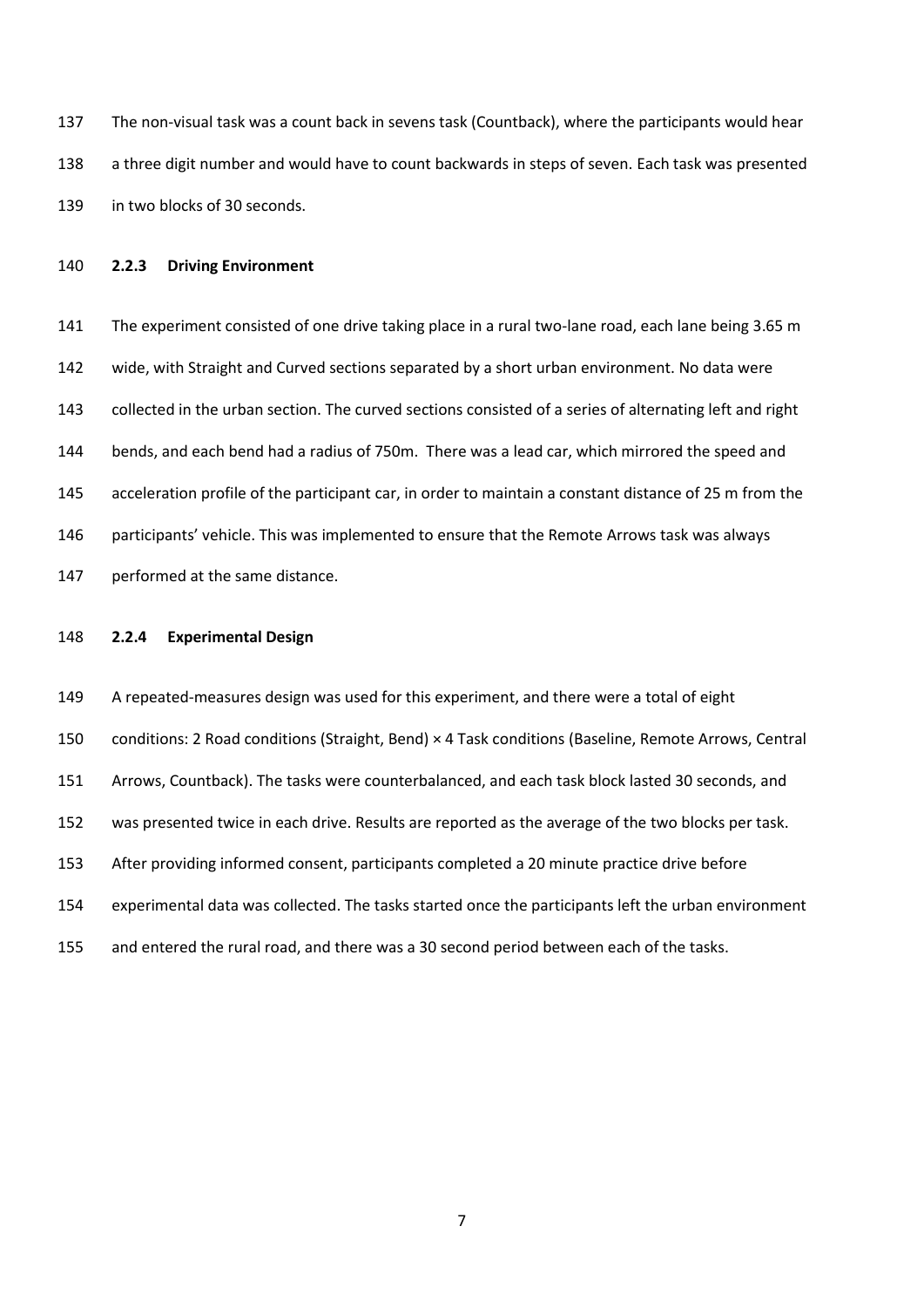## <sup>156</sup> **3 Results**

### 157 **3.1 Secondary Task Performance**

- 158 In order to ensure participants engaged with the secondary tasks their performance was recorded<sup>1</sup>
- 159 and the percentage of correct responses was calculated. The performance on the secondary tasks is
- 160 shown in [Table 1.](#page-7-0) A 2 (Road) × 3 (Task) repeated-measures ANOVA showed a significant main effect
- 161 of Task ( $F(2, 28) = 7.37$ ,  $p = .015$ ,  $\eta_p^2 = .34$ ), but no significant effect of Road ( $F < 1$ ), and no
- 162 interaction between Task and Road (*F* < 1).
- 163 **Table 1. Percent correct responses (±SD) on the secondary tasks**

*Central Arrows Remote Arrows Countback* 

| Straight $\big $ | $100\%$ ( $\pm 0$ ) | 99.52% (±1.84) 93.13% (±13.52)                       |
|------------------|---------------------|------------------------------------------------------|
|                  |                     | Bend   99.15% (±2.25) 99.33% (±2.58) 93.24% (±10.51) |

- 164 The main effect of Task was analysed using LSD comparisons since there were only three task
- 165 conditions. While there was no significant difference between the two Arrows tasks (*p* = .782), the
- 166 Countback task yielded significantly lower accuracy scores compared to both Central ( $p = .016$ ) and
- 167 Remote (*p* = .015) arrows. Although the Countback task yielded slightly lower accuracy scores to the
- 168 two Arrows tasks (~93% compared to ~99%), performance on all three tasks was adequate to
- 169 assume the participants were engaging with the secondary tasks.

## 170 **3.2 Gaze Concentration**

-

<span id="page-8-0"></span>171 Twelve of the sixteen participants produced adequate data for eye-movement analysis. Participants

172 with adequate data in terms of eye-movements were defined as producing more than half of the

 $1$  Responses for one participant could not be scored for accuracy due to technical problems, but that participant was generating responses, and did not come up as an outlier in any of the gaze or steering metrics examined.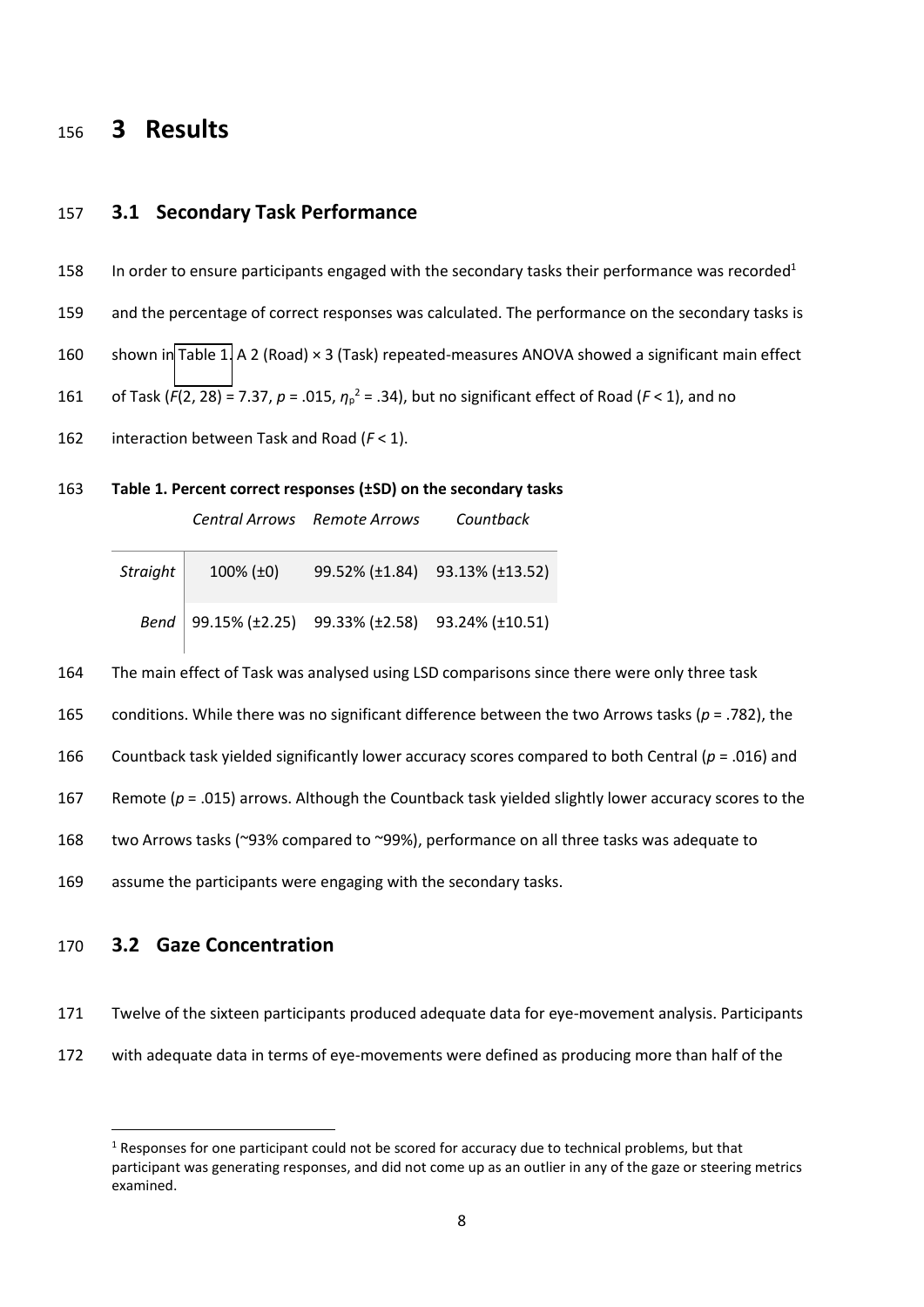frames with a FaceLab rating of 3 (highest quality). Gaze concentration was measured by measuring 174 the Standard Deviation of yaw gaze angle – left/right direction – (SD Yaw) to study participants' eye-movements during the three secondary task conditions.

- A 2 (Road) × 4 (Task) Repeated Measures ANOVA was used to analyse SD Yaw. This revealed a
- 177 significant main effect of Task ( $F(3,33) = 108.88$ ,  $p < .001$ ,  $\eta_p^2 = .91$ ). There was also a significant
- 178 interaction between Road and Task ( $F(3,33) = 3.47$   $p = .027$ ,  $\eta_p^2 = .24$ ).
- The interaction between Road and Task, shown in [Figure 2](#page-8-0) was analysed using simple main effects.
- Whilst for the Central Arrows condition there was a significant difference between Straight and
- Curved roads (*p* = .009), no differences were found for the Road conditions in the other tasks. In
- addition, while in the Curved roads all differences between the four tasks were significant (*p* < .006),

for the Straight roads there was no significant difference between the Central Arrows and Countback

184  $(p = .090)$  but the rest of the comparisons reached significance  $(p < .003)$ .



- **Figure 2. The interaction between Road and Task in SD Yaw. Error bars represent the standard error of the mean (SEM).**
- Main effects showed gaze concentration to be lowest during the Remote Arrows (due to the nature
- of the task) whilst it was significantly lower compared to Baseline during both the Central Arrows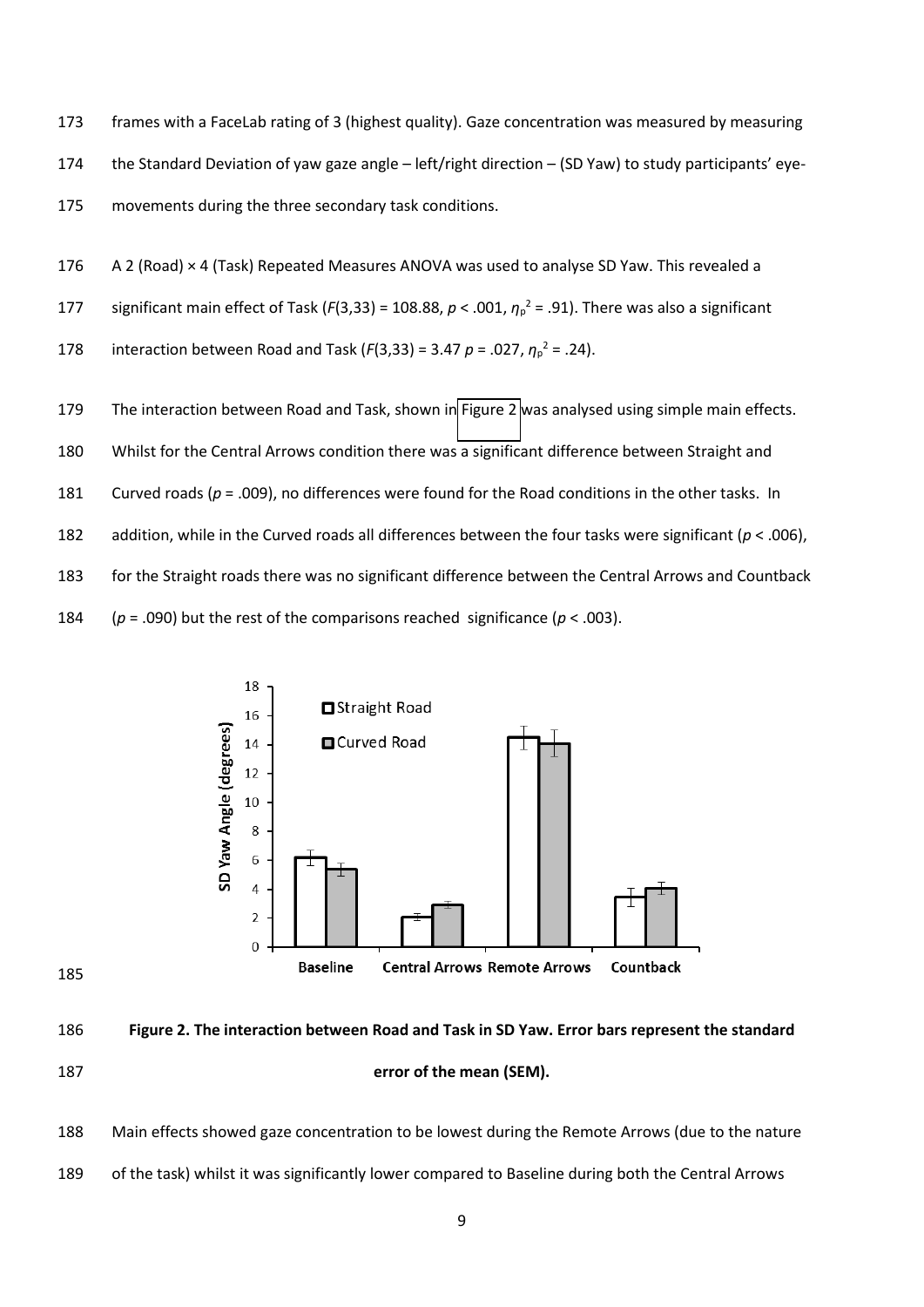and Countback tasks. This similar gaze concentration patterns for the Countback and Central Arrows tasks therefore enables a more direct comparison of the effect of these tasks on steering and lateral control.

### **3.3 Longitudinal Measures**

194 Since the lead vehicle was set at a constant distance from the participant's vehicle, mirroring its speed and acceleration profile, measuring headway for this study was redundant. Although participants were asked to maintain their speed at around 50mph, drivers could adopt a slower/faster velocity as a result from the distraction tasks (e.g., slow down during more demanding conditions). The mean speed was therefore analysed using a 2 (Road) by 4 (Task) repeated-measures 199 ANOVA. There was a significant main effect on Road ( $F(1, 15)$  = 9.55,  $p = .007$ ,  $\eta_p^2 = .39$ ), but no 200 significant effect of Task ( $F(3, 45) = 1.06$ ,  $p = .358$ ,  $\eta_p^2 = .07$ ) and no interaction between the two 201 factors ( $F(3, 45) = 1.03$ ,  $p = .369$ ,  $\eta_p^2 = .06$ ). Participants drove at a slower speed during the Curved road sections (mean = 50.34mph, SEM = 0.42) compared to Straight road sections (mean = 52.56mph, SEM = 0.85).

## **3.4 Standard Deviation of Lateral Position (SDLP)**

<span id="page-10-0"></span> All 16 participants were included in the analysis of driving measures. Sphericity was taken into account when appropriate for calculating *p*-values, but the uncorrected degrees of freedom are reported for clarity.

 A 2 (Road) × 4 (Task) Repeated Measures ANOVA was conducted on SDLP. This analysis showed a 209 significant main effect of Road ( $F(1, 15) = 81.20$ ,  $p < .001$ ,  $\eta_p^2 = .84$ ), and a significant main effect of 210 Task ( $F(3,45) = 23.35$ ,  $p < .001$ ,  $\eta_p^2 = .61$ ). The interaction between Road and Task did not reach 211 significance  $(F(3,45) = 1.78, p = .164, \eta_p^2 = .11)$ .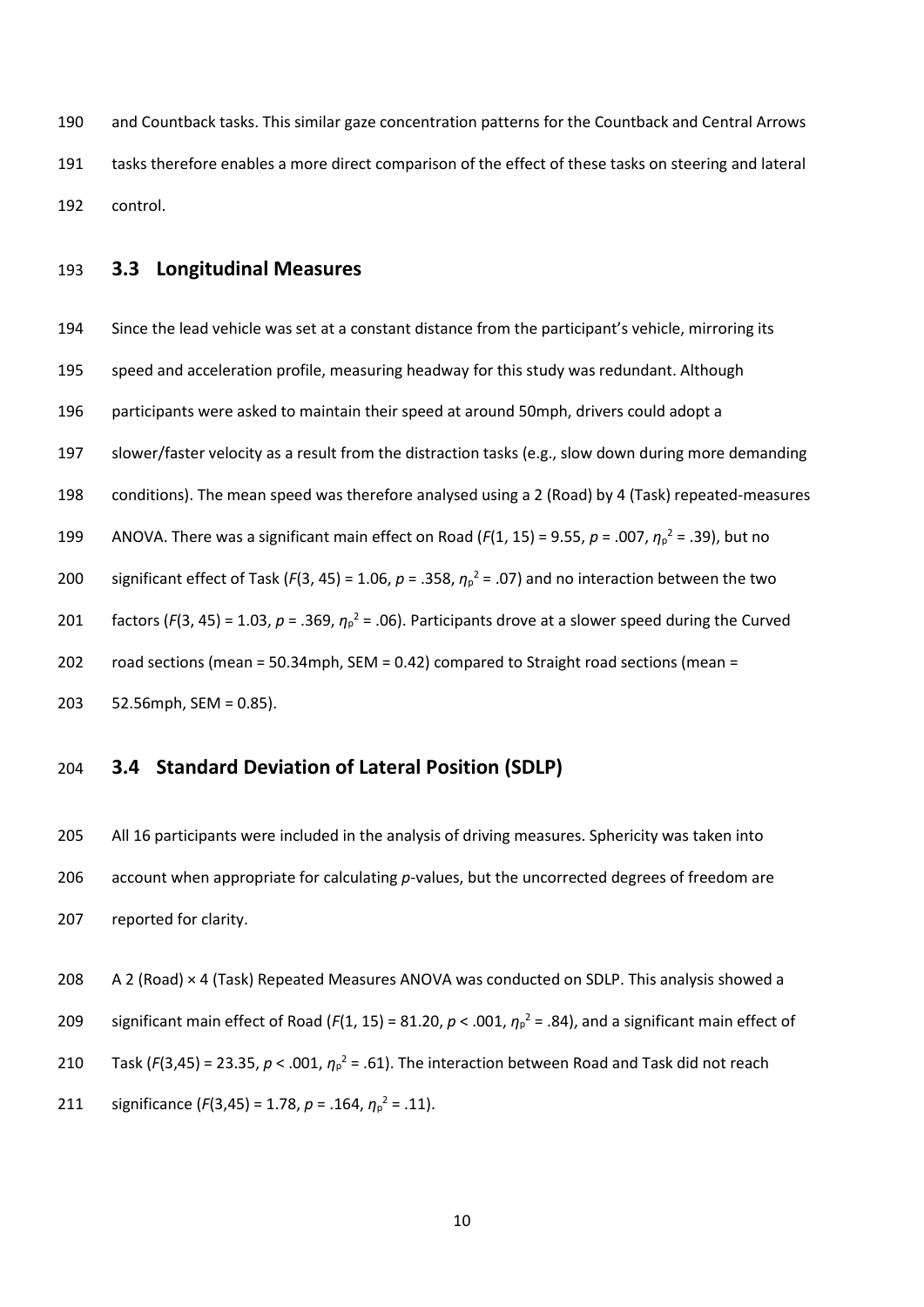The main effect of Road was driven by higher SDLP when negotiating a curved trajectory (mean = 213  $0.200$ , SEM =  $0.011$ ) compared to driving on a straight road (mean =  $0.127$ , SEM =  $0.007$ ).

 The main effect of Task, shown in [Figure 3,](#page-10-0) was analysed using pairwise comparisons with Sidak corrections. Driving in the Baseline condition resulted in significantly higher SDLP compared to both 216 the Central Arrows and the Countback conditions ( $p = .002$  and  $p = .001$  respectively), but it was not significantly different from the Remote Arrows condition (*p* = .999). Remote Arrows produced higher 218 SDLP compared to both Central Arrows and Countback ( $p < .001$  for both comparisons), and no significant difference was found between Central Arrows and Countback tasks (*p* = .832).





 Therefore, this experiment has shown, for the first time, that the effect of a visual task on lane 224 Leeping performance (as measured by SDLP) is similar to that of a 'cognitive' task, when the visual 225 task is presented in the drivers' central visual view, around the road centre. Contrary to our predictions (and previous results), however, the Remote Arrows did not increase significantly SDLP compared to baseline driving. We discuss this below and believe this finding may be due to the absence of a manual element in the Remote Arrows task.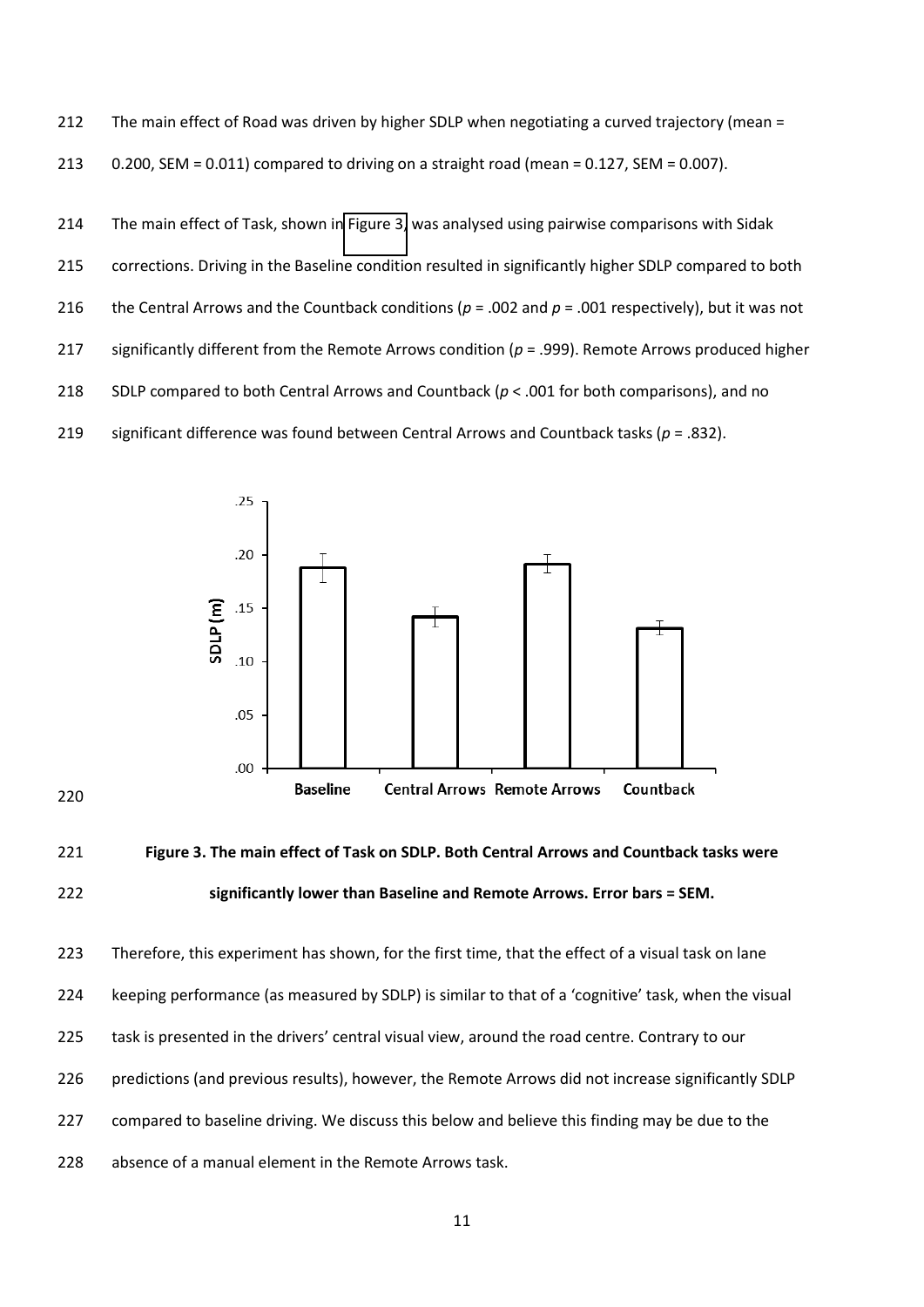- Whilst lower SDLP in cognitive tasks has been seen as a marker of better performance (Cooper et al.,
- 2013; Medeiros-Ward et al., 2014), this assumption needs to be investigated further. We attempted
- to investigate this further using additional metrics for steering control.

## **3.5 Steering Wheel Reversal Rates (SRR)**

Steering wheel Reversal Rates (SRRs) were measured using a 0.5 degree and 2.5 degree gap size.

#### **3.5.1 Reversal Rates greater or equal to 2.5 degrees**

- <span id="page-12-0"></span>235 A 2 (Road) × 4 (Task) Repeated Measures ANOVA was run on 2.5° SRRs, which revealed a significant
- 236 main effect of Road (F(1, 15) = 272.46,  $p < .001$ ,  $\eta_p^2 = .95$ ) and a significant main effect of Task (F(3,
- 237  $=$  45) = 9.13, p < .001,  $\eta_p^2$  = .38). No significant interaction between these two factors was found (*F*(3,
- 238 = 2.70,  $p = .056$ ,  $\eta_p^2 = .15$ ).
- 239 The main effect of Road was caused by significantly higher 2.5° SRRs in the Curved road segments
- (mean = 11.60, SEM = 0.76) compared to the Straight road segments (mean = 1.10, SEM = 0.32),
- which is explained by the demands of the steering task itself.
- The main effect of Task (shown i[n Figure 4\)](#page-12-0) was analysed using Sidak corrections. The Remote
- Arrows condition resulted in significantly higher SRRs compared to all three other task conditions (*p*
- < .024 for all comparisons), and no other significant differences were observed (*p* > .887).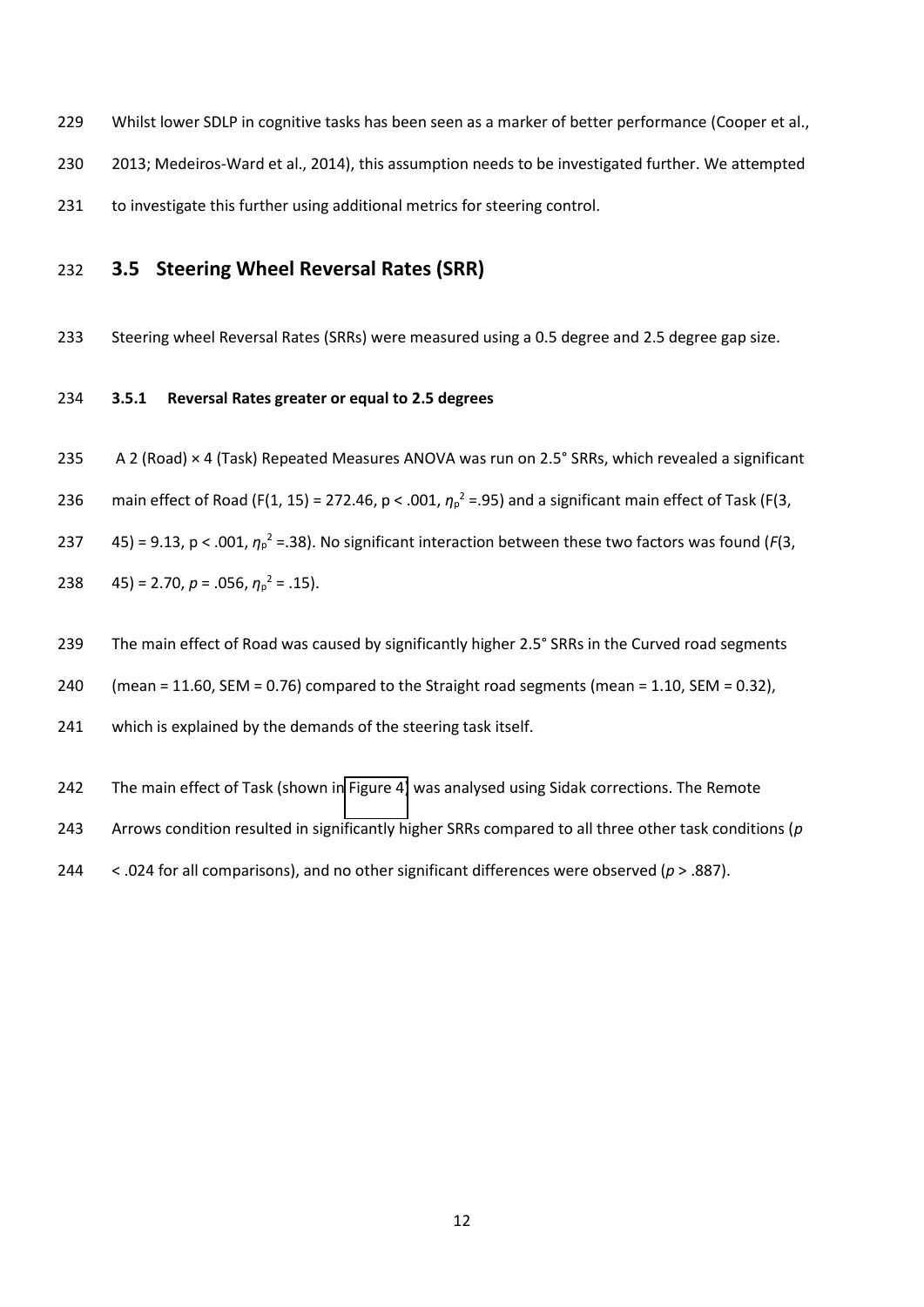





#### 246 **Figure 4. The main effect of Task in 2.5° SRRs. Error bars = SEM.**

247 Therefore, only the task which requires drivers to look away from the road produced a significantly

248 high number of large (greater than or equal to  $2.5^{\circ}$ ) steering wheel reversals.

#### <span id="page-13-0"></span>249 **3.5.2 Reversal Rates greater or equal to 0.5 degrees**

250 The 2 (Road)  $\times$  4 (Task) Repeated Measures ANOVA run for the 0.5 $^{\circ}$  SRRs revealed a significant main

251 effect of Road ( $F(1, 15) = 57.38$ ,  $p < .001$ ,  $\eta_p^2 = .79$ ) and a significant main effect of Task ( $F(3, 45) =$ 

252  $16.22$ ,  $p < .001$ ,  $\eta_p^2 = .52$ ). No significant interaction was found between these two factors ( $F(3, 45) =$ 

253  $2.32, p = .088, \eta_p^2 = .13$ .

254 Similar to the 2.5° SRRs, the main effect of Road was caused by higher SRRs in the Curved segments

255 (mean = 40.20, SEM = 3.38) compared to the Straight segments (mean = 25.80, SEM = 2.62) and this

256 difference again can be explained by the demands of the road environment.

257 The main effect of Task, however, showed a different effect to that seen for the 2.5° SRRs (see Figure

- 258 [5\)](#page-13-0). Using Sidak corrections, it was revealed that significantly fewer 0.5° SRRs were seen during the
- 259 Baseline condition, compared to the three task conditions (*p* < .031 for all comparisons). Crucially,
- 260 the Countback resulted in significantly higher SRRs compared to the other conditions (*p* < .034 for all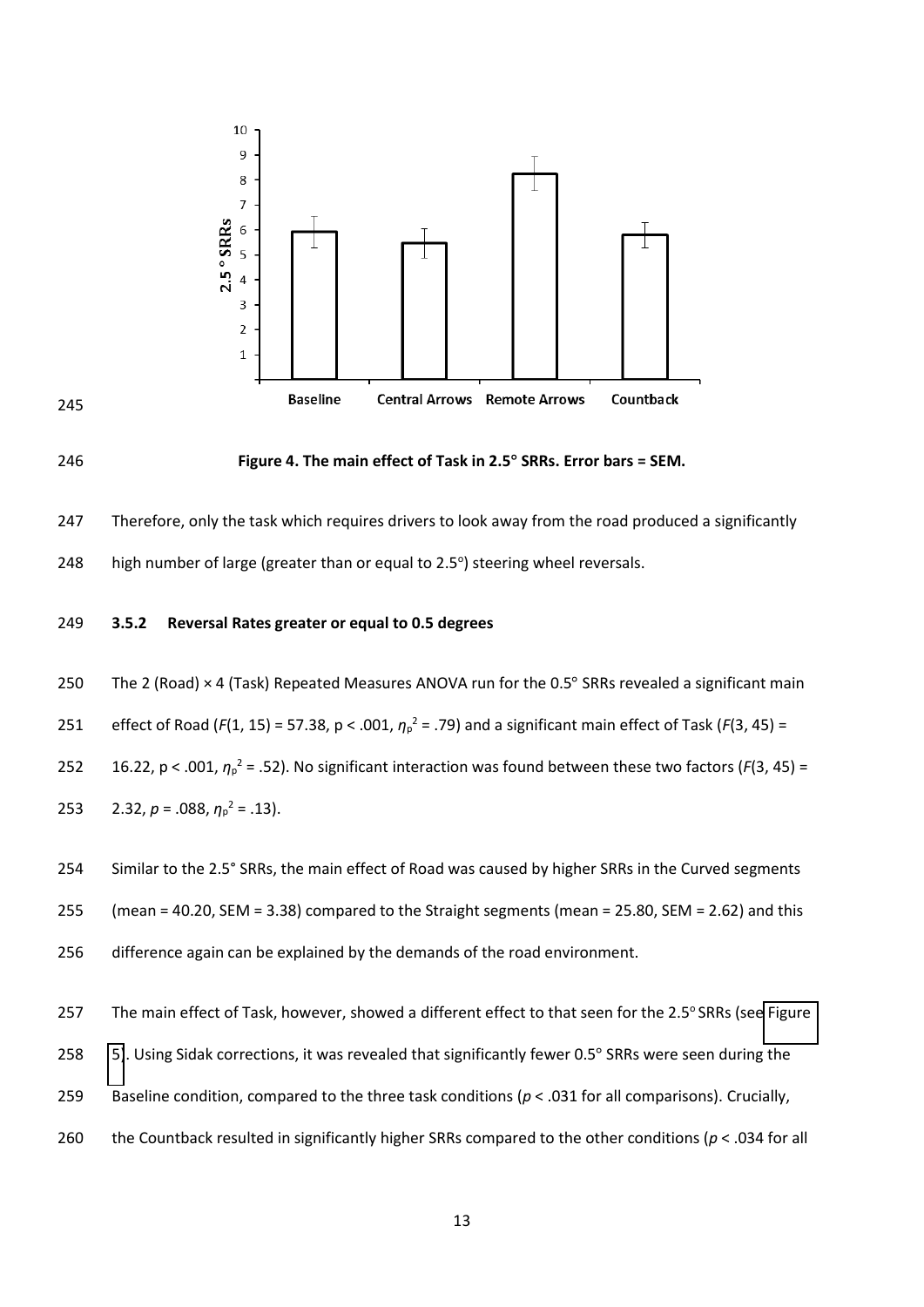comparisons), but no significant difference was observed between the Central Arrows and Remote







**Figure 5. The main effect of Task in 0.5° SRRs. Error bars = SEM.** 

<span id="page-14-0"></span> Contrary to the results for the 2.5° SRRs, where the largest effect was shown by the Remote Arrows condition, when considering the smaller reversal rates, the largest effect on this measure is shown 267 by the non-visual Countback task. Therefore, although both small and large reversal rates are derived from the same metric (steering wheel angle), their function is not the same since large changes in steering wheel angle result in larger changes in heading angle. This explains the increased number of 2.5° SRRs for the Remote Arrows condition, where participants had to look away from 271 their future path, therefore inducing greater heading errors, compared to the other conditions. Interestingly, although SDLP was higher for Remote Arrows compared to Central Arrows, these two 273 task conditions are similar in terms of 0.5° SRRs. The increase in small reversals for the Countback 274 task could indicate either more careful and involved lane keeping, or random movement which requires correction. The higher number small reversal rates for Countback versus Central Arrows is more difficult to clarify, but could be related to either the non-visual nature of this task, or it could reflect differences in the difficulty of the tasks, which were not directly measured.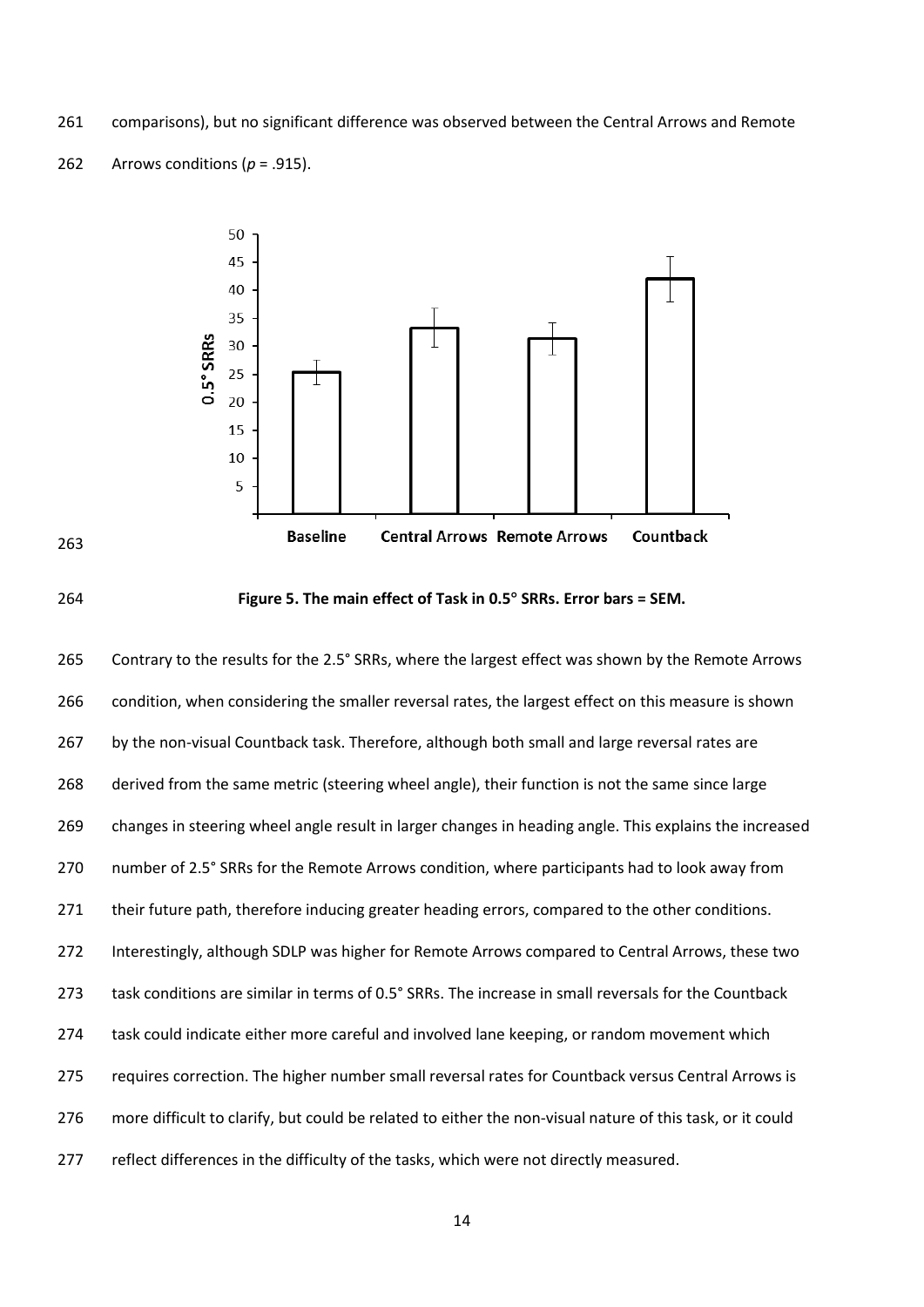### **3.6 Steering Wheel Acceleration**

279 Steering wheel acceleration, the mean angular acceleration of the steering wheel, can be used to

- indicate steering smoothness (e.g. Cloete & Wallis, 2011). The 2 (Road) × 4 (Task) Repeated
- Measures ANOVA run for SWA indicated a significant main effect of Road (*F*(1, 15) = 268.78, *p* < .001,
- 282  $\eta_p^2$  = .95) and a significant main effect of Task (*F*(3, 45) = 9.56, *p* < .001,  $\eta_p^2$  = .39), but no significant
- 283 interaction between these two factors ( $F(3, 45) = 2.50$ ,  $p = .071$ ,  $\eta_p^2 = .14$ ).
- Similarly to the SRRs, Curved segments resulted in higher SWA (mean = 1.969, SEM = 0.116)
- compared to Straight segments (mean = 0.851, SEM = 0.075), a finding which again is explained in
- 286 terms of the driving scenario requirements.
- The main effect of Task (shown i[n Figure 6\)](#page-14-0) was analysed using Sidak corrections. SWA in the
- Baseline drive was significantly lower than the Remote Arrows (*p* = .002) and Countback task (*p* =
- .008), but not significantly different from the Central Arrows task (*p* = .238). Central Arrows resulted
- in lower SWA compared to Countback (*p* = .029) but not significantly different to Remote Arrows (*p* =
- 291 .608). The difference between the Countback and Remote Arrows was not significant  $(p = .571)$ .





**Figure 6. The main effect of Task on SWA. Error bars = SEM.**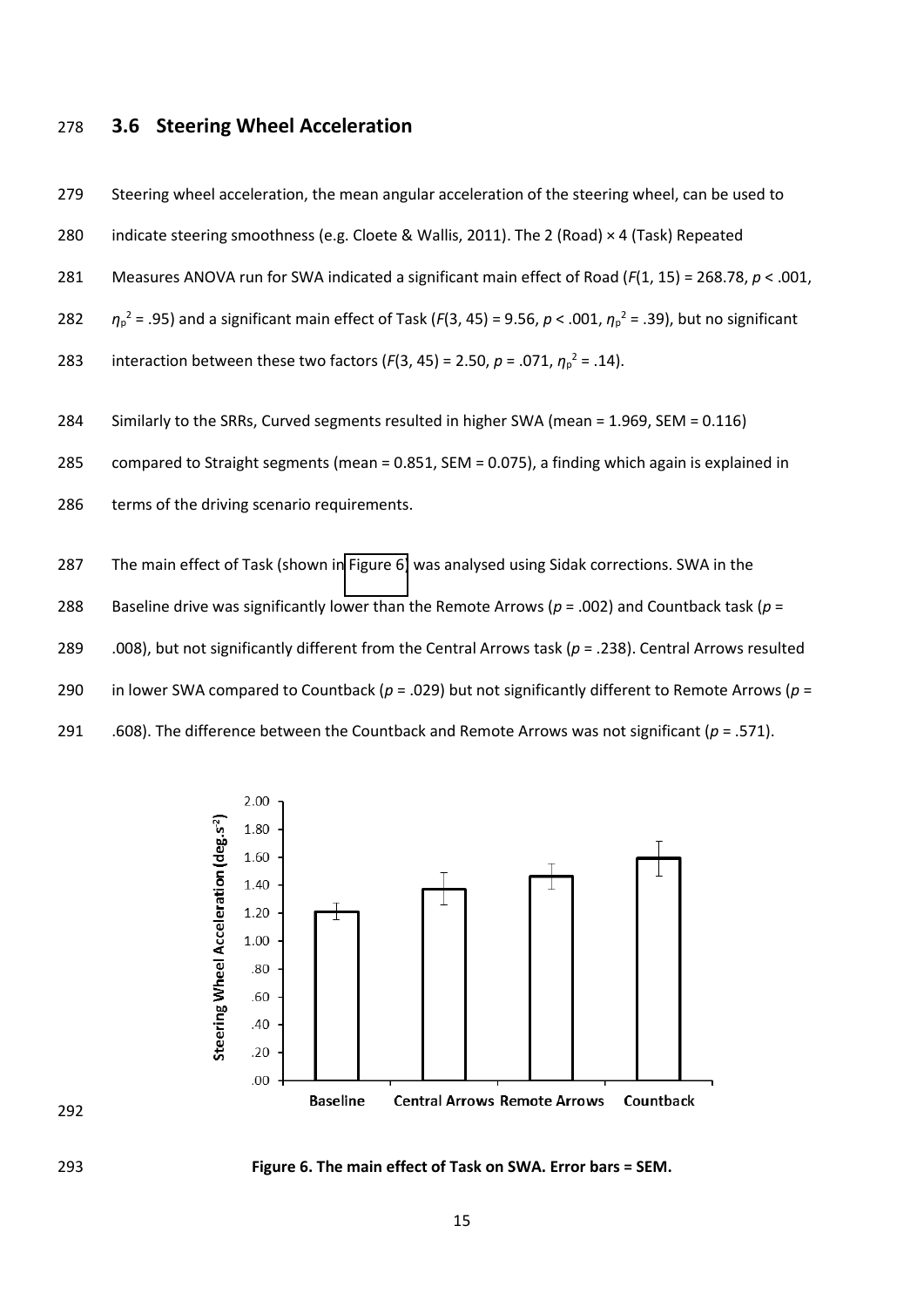Results from steering wheel acceleration measure followed a similar pattern to that shown for 0.5° SRRs. Participants were found to have more steering activity (as shown by the 0.5° SRRs) and also higher steering wheel acceleration (as illustrated by SWA), during a cognitive, non-visual, task. This is further investigated with steering entropy, below.

#### **3.7 Steering Entropy**

- Steering entropy, a measure of high-frequency steering corrections (Boer et al., 2005), was used in addition to steering wheel acceleration. Steering Entropy measures how consistent or random the steering wheel angle is in a certain condition compared to baseline driving.
- <span id="page-16-0"></span>Steering entropy was calculated using the Boer et al. (2005) method; higher values represent an
- increase in control effort. A 2 (Road) × 4 (Task) Repeated Measures ANOVA run for steering entropy,
- 304 which revealed a significant main effect of Task ( $F(3, 45) = 14.01$ ,  $p < .001$ ,  $\eta_p^2 = .48$ ), but no
- 305 significant effect of Road ( $F(1, 15) = 2.02$ ,  $p = .175$ ,  $\eta_p^2 = .12$ ), and no significant interaction between

306 these two factors (
$$
F(3, 45) = 2.60
$$
,  $p = .063$ ,  $\eta_p^2 = .15$ ).

- The main effect of Task, shown in [Figure 7,](#page-16-0) was analysed using pairwise comparisons with Sidak
- corrections. It was found that Baseline had significantly lower entropy compared to the Remote
- Arrows (*p* = .002) and the Countback task (*p* < .001), but it was not significantly different from the
- Central Arrows (*p* = .108). Although the difference in Central Arrows and Countback was significantly
- different (*p =* .019), no other significant differences were observed between any of the other task
- conditions (Remote Arrows vs Central Arrows, *p* = .211; Remote Arrows vs Countback, *p* = .441).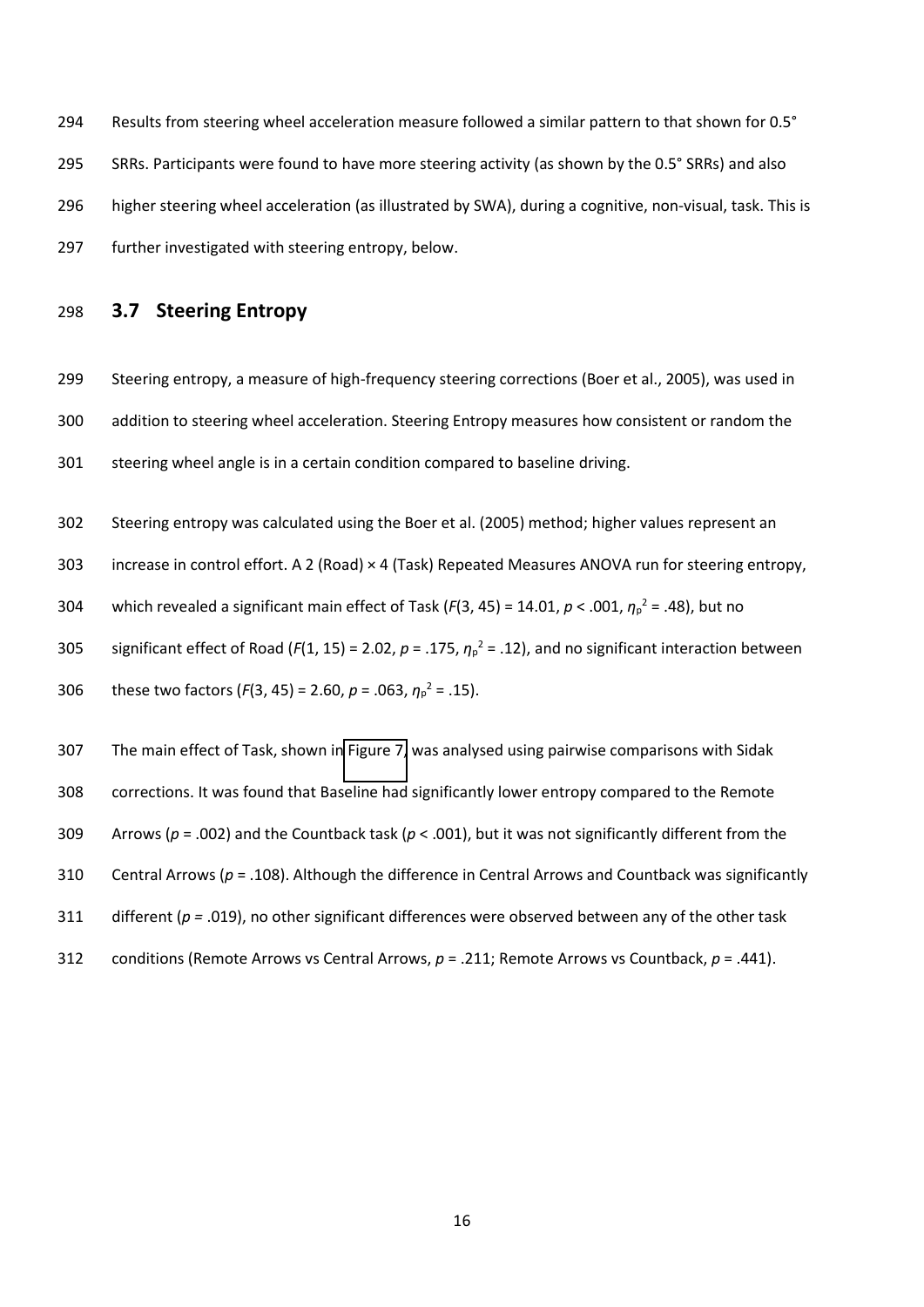





 Results from the steering entropy data therefore show a higher level of steering control during the Countback task and follow the pattern shown by the 0.5° SRRs and Steering Wheel Acceleration data.

## **4 Discussion**

 In this paper, we examined the effect of two main types of driver distraction (visual and non-visual) on lateral control in a driving simulator study, and also investigated whether position of the visual task has an effect on lateral control of the vehicle.

 Previous research has demonstrated that, compared to baseline driving, non-visual cognitive tasks result in lower SDLP, whereas higher SDLP is seen during visually distracting tasks. Here we show, for the first time, that rather than being attributed to the processing resources required by such tasks, this difference, could (at least in part) be attributed to differences in gaze direction required by each 326 task. In our "Central Arrows" manipulation, where participants' gaze concentration towards the centre of the road was similar to the gaze behaviour observed in the non-visual task, SDLP was lower than baseline, and similar to that observed for the non-visual task. Certainly, it can be argued that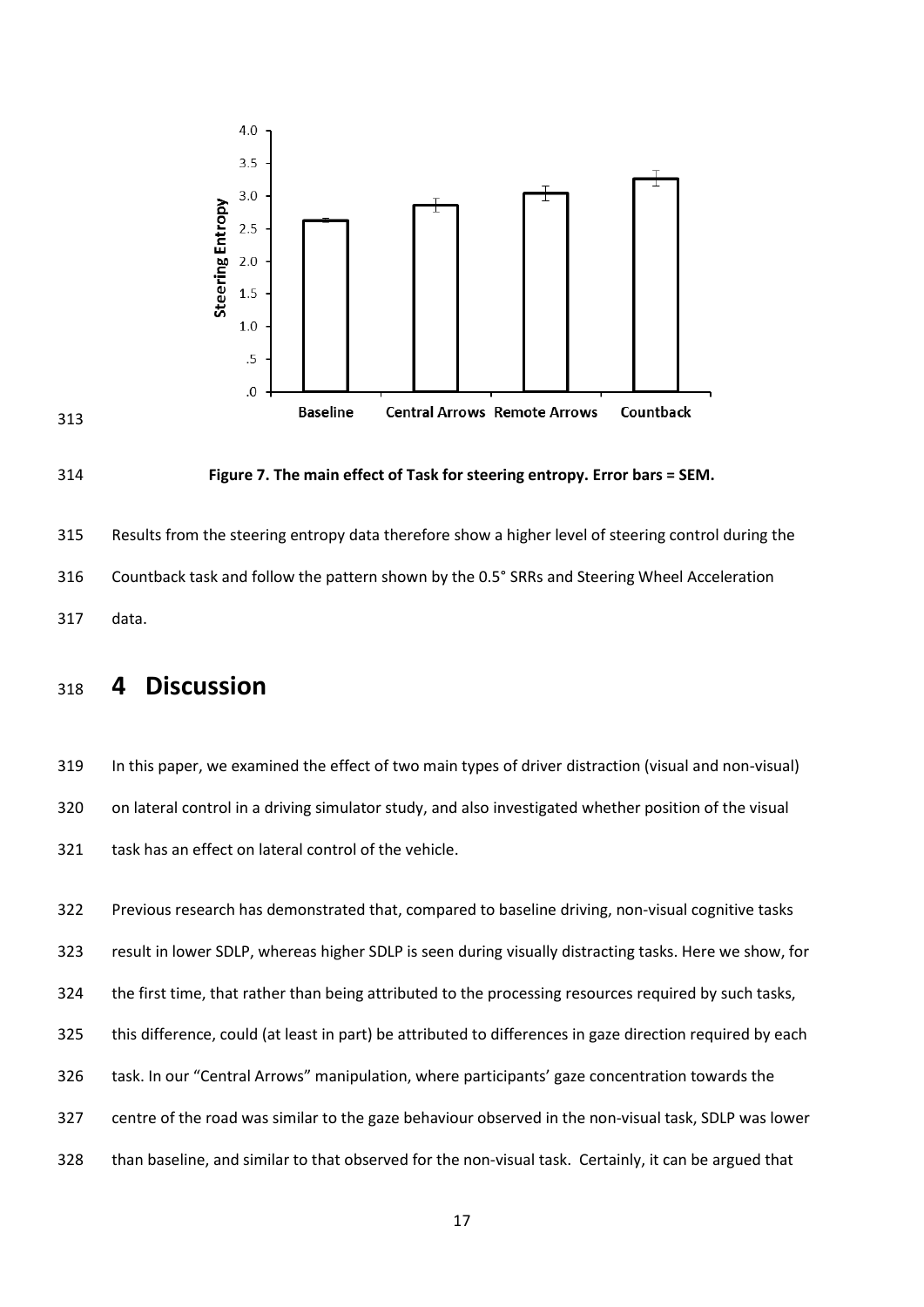that there is a correlational (rather than causal) relationship between SDLP and gaze concentration towards the road centre, with both influenced by the cognitive demand of the Central Arrows task. However, since higher levels of SDLP were observed during performance of the Remote Arrows task, which was equal in demand to that of the Central Arrows, but required gaze away from the road centre, further studies are required to resolve the relationship between gaze position, cognitive load and SDLP measures.

 In line with previous studies in this context (e.g., Victor et al., 2005; Reimer, 2009), a non-visual distraction task showed higher gaze concentration towards the centre of the road, and lower SDLP, compared to baseline. In addition, during the non-visual task, participants had higher levels of steering wheel acceleration, steering wheel reversal rates (at the 0.5° level), and steering entropy, when compared to baseline. Although the reduction in SDLP does indicate better lane-keeping performance, the rise in the other steering metrics needs further investigation, and a better understanding of the relationship between these metrics is also warranted. For instance, steering 342 entropy was "developed to quantify the increase in high frequency steering corrections that result 343 after periods of diverted or reduced attention" (Boer et al., 2005: p 25); on the other hand, studies suggest that such increases in steering metrics are the direct cause of the lowered SDLP (Cooper et al., 2013; Medeiros-Ward et al., 2014; He et al., 2014). We argue that, at least for SRRs, different gap sizes show different categories of distraction.

<span id="page-18-0"></span> In this experiment, engagement in the two visual tasks did not increase SDLP, when compared to Baseline, an outcome in contrast to previous work in this area. We predicted that, (a) if the increase in SDLP observed during a visual task is due to a re-direction of gaze away from the road towards an in-vehicle display, then Remote Arrows should increase SDLP compared to Baseline, and (b) if the decrease in SDLP observed during a non-visual task is due to the increased gaze concentration towards the centre of the road, then SDLP will decrease in the Central Arrows task, compared to Baseline. Whilst point (b) was observed, point (a) was not, with SDLP showing similar results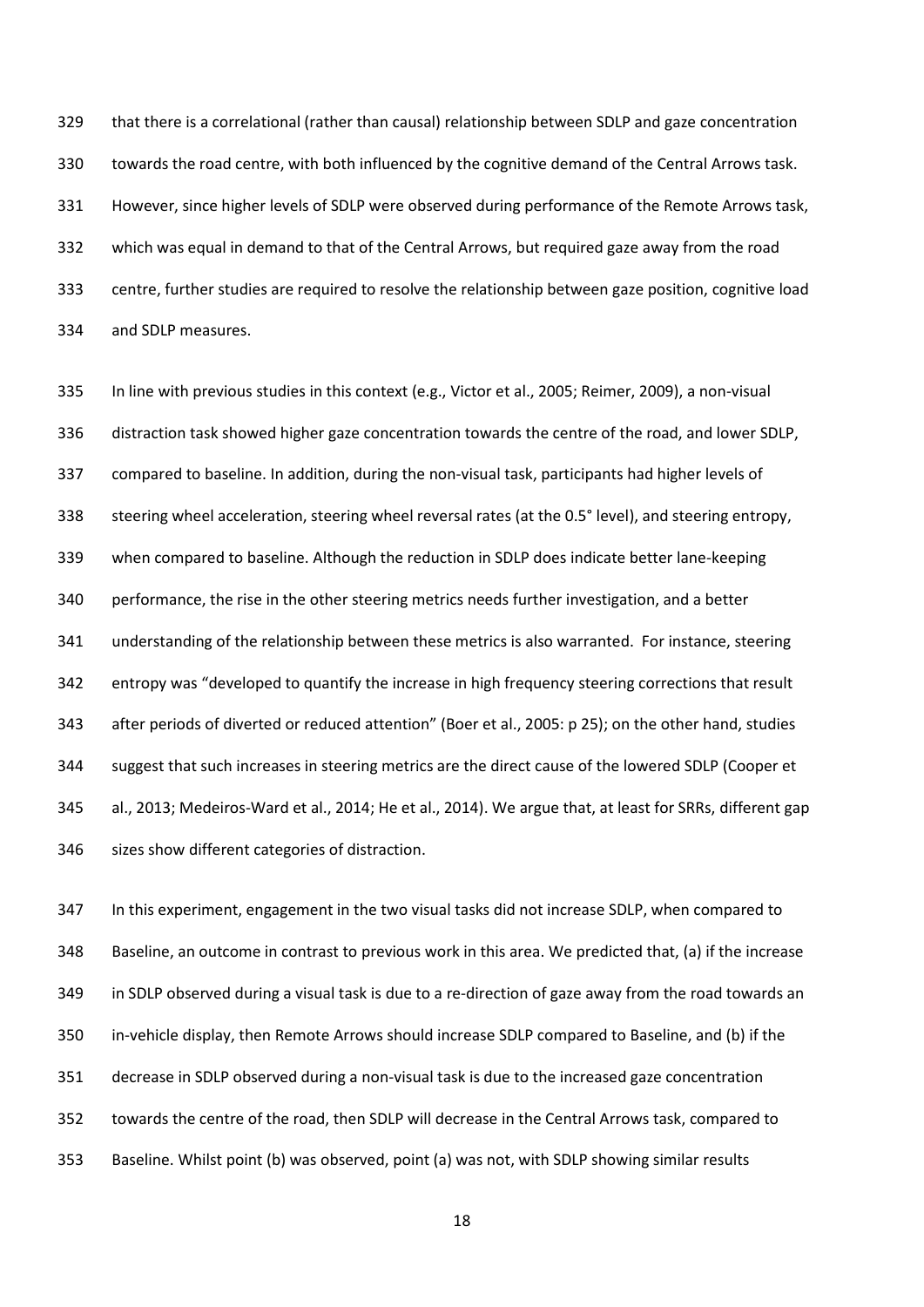between the Remote Arrows and Baseline conditions. We suggest that the reason for the contrast 355 between our results and previous studies (e.g., Engström et al., 2005; Kountouriotis & Merat, 2016; Liang & Lee, 2010; Merat & Jamson, 2008; Santos et al., 2005) is that at least some of the increase in SDLP induced by visual tasks in previous studies may well be due to the manual element of these tasks, since response to our remote Arrows was verbal.

 As we were unable to source any other published work which has considered the distinction between visual-manual and visual-only distracting tasks on driving performance, and in order to examine whether the manual element of the task in particular was responsible for the incongruences observed between the present and past experiments, data were pulled from two additional experiments conducted in our laboratories, (se[e Figure 8\)](#page-18-0), which matched the current experiment in terms of the simulator used, driving scenario, lead car presence, and sample size. In all cases, results from the visual tasks are displayed as the difference from the respective baseline data for comparison.



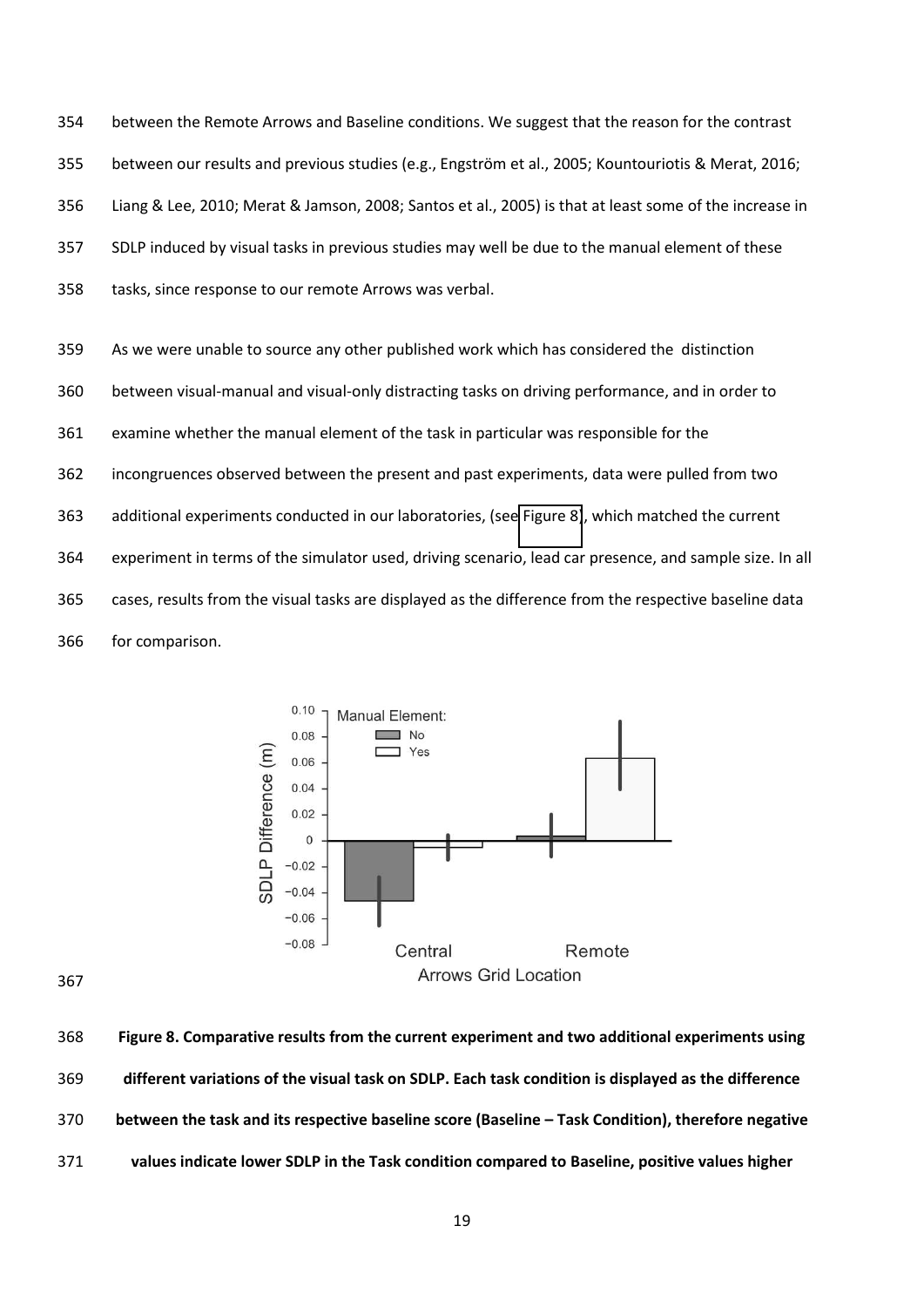## **SDLP in the Task condition compared to Baseline, and values close to zero indicate no difference. Error bars display the 95% Confidence Intervals.**

 As illustrated above, an increase in lateral variability imposed by a visual task is driven by two separate components. Firstly, when there is no change in gaze direction (Central Arrows) and no manual response is required (No Manual), the visual task decreases SDLP compared to baseline driving (presumably due to gaze concentration). When either a manual element is added to the task (Central Arrows with Manual element) or a change in gaze direction is required without a manual element (Remote Arrows without Manual element), lateral variability is similar to that of Baseline. Finally, when both a gaze direction away from the road *and* a manual response is required (Remote Arrows with Manual element), similarly to the majority of experiments using a visual (manual) task, then lateral variability increases considerably compared to baseline driving.

 Therefore, it can be concluded that the differential results often reported between visual and 384 "cognitive" distractions in driving are not purely due to the different cognitive demands of these tasks, but could be attributed to the task demands in terms of gaze direction and manual interference. In terms of further research in this area, it would be very interesting to consider the effects on performance of a non-visual task, which requires similar changes in gaze direction to a visual task, and also has a manual component. According to the data presented in this paper, such a task would result in higher lateral deviation compared to baseline driving.

 Finally, while in most previous studies in this context, steering wheel reversal rates are measured using just one gap size, (usually at 1 degree), in this experiment two levels of SRRs were used, with each being sensitive to different secondary tasks. Small reversal rates, in general, identified the non- visual task, and larger reversals were observed only for the task that required diverted gaze 394 direction. This differentiation was firstly acknowledged by Markkula and Engström (2006), and this distinction can be attributed to the fundamentally different behaviours these metrics measure. Larger reversal rates (in this experiment defined as 2.5 degrees and above) indicate steering which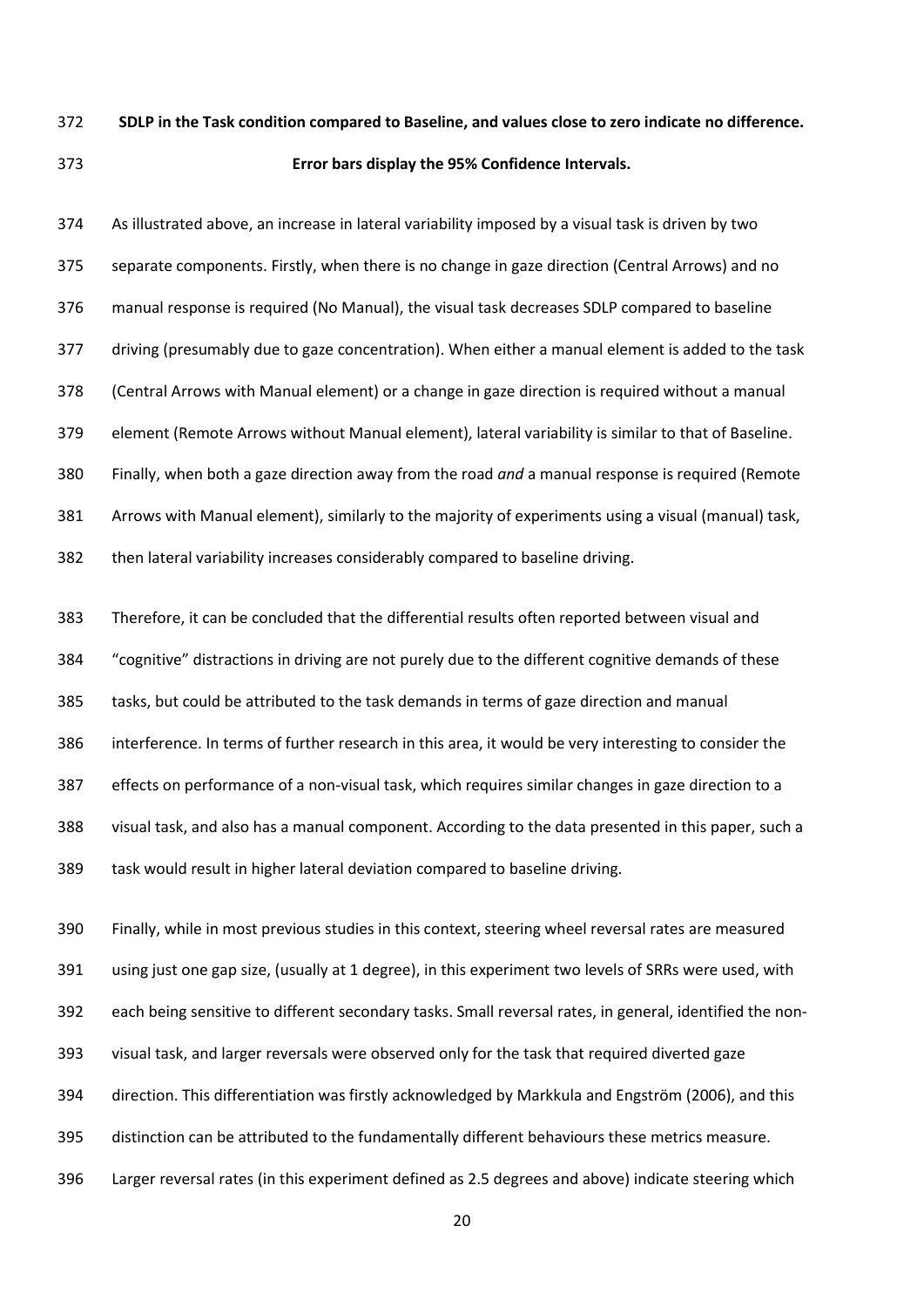attempts to correct heading errors, while smaller reversal rates could indicate either fine-tuning of the steering response or erratic steering. Future studies should therefore use steering wheel reversal rates in a manner that separates overall steering activity from large changes in heading direction.

 In conclusion, we have shown in this study that the detriments in lane keeping performance during a visual task can be attributed to changes in gaze direction and possibly manual interference, and that

steering wheel reversal rates can distinguish between non-visual and visual distractions.

 **Acknowledgments:** This project was funded by EPSRC EP/J002933/1 (FORWARN). The EPSRC had no involvement in the design, data collection, analysis and interpretation, in the writing of the report or in the decision to submit for publication. The data reported in this experiment can be accessed through figshare (https://figshare.com/s/e513bf2144e89a55dc0e). Thanks to Andrew Tomlinson, Michael Daly, and Anthony Horrobin for helping with the implementation of the experiment and Ding Xue for helping with the data collection. We would also like to thank Richard M. Wilkie for his insights on our manuscript.

## **5 References**

Atchley, P., & Chan, M. (2011). Potential benefits and costs of concurrent task engagement to

412 maintain vigilance: A driving simulator investigation. *Human Factors, 53, 3*–12.

413 Baddeley, A. (1992). Working memory. *Science, 255*(5044), 556-559.

 Boer, E. R., Rakauskas, M. E., Ward, N. J., & Goodrich, M. A. (2005). Steering entropy revisited. *Proceedings of the third international Driving Symposium on Human Factors in Driver Assessment, Training, and Vehicle Design.* 

 Cloete, S. R. & Wallis, G. (2011). Visuomotor control of steering: the artefact of the matter. *Experimental Brain Research, 208(4), 475-489.*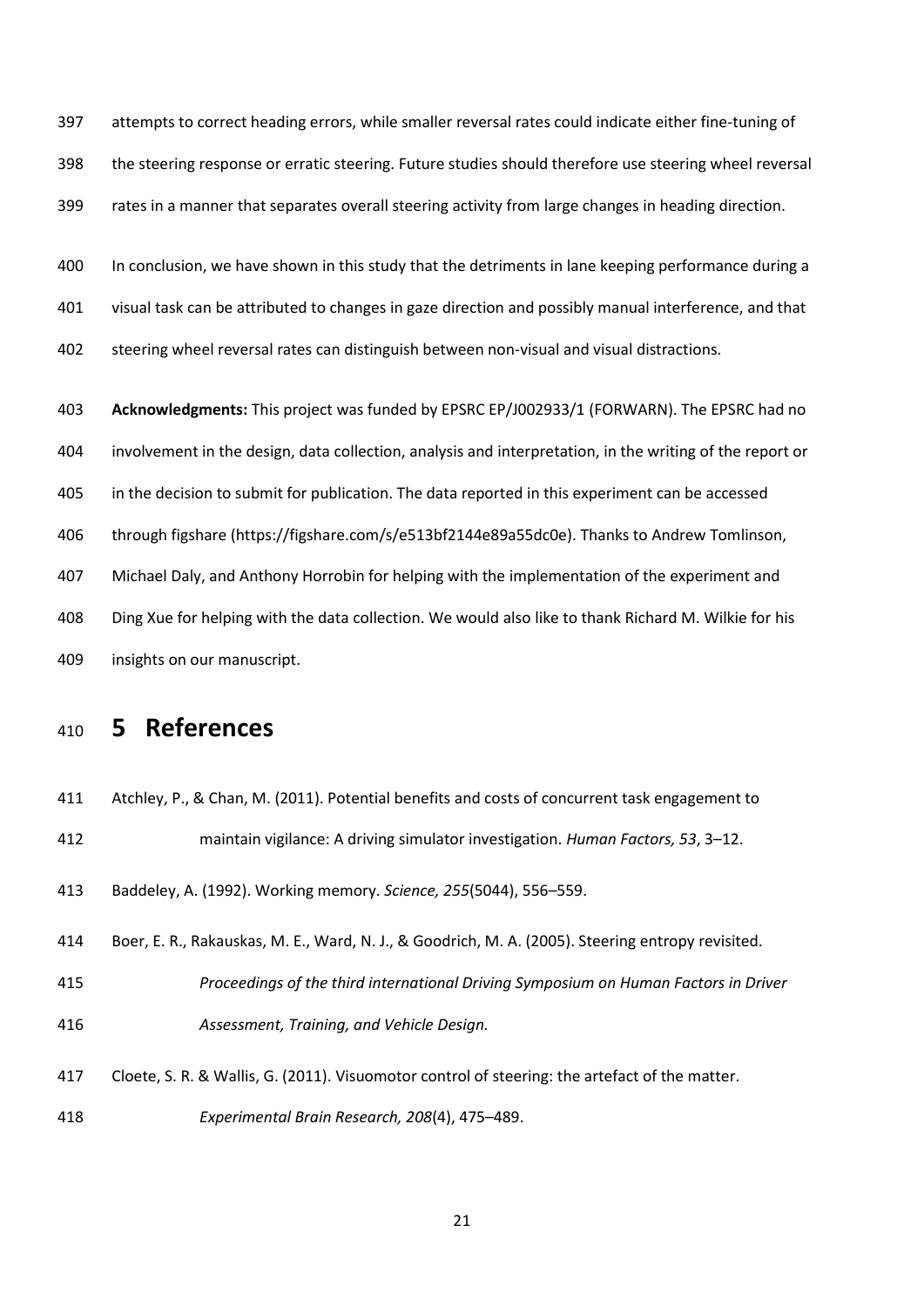- Cooper, J.M., Medeiros-Ward, N., & Strayer, D. L. (2013). The impact of eye movements and cognitive workload on lateral position variability in driving. *Human Factors, 55*(5), 1001に 1014.
- 422 Engström, J., Johansson, E., & Östlund, J. (2005). Effects of visual and cognitive load in real and simulated motorway driving. *Transportation Research Part F: Traffic Psychology and Behaviour, 8*(2), 97-120.
- Godthelp, H., Milgram, P., & Blaauw, G.J. (1984). The development of a time-related measure to describe driving strategy. *Human Factors, 26*(3), 257-268.
- He, J., McCarley, J.S., & Kramer, A.F. (2014). Lane keeping under cognitive load: Performance

changing and mechanisms. *Human Factors, 56*(2), 414-426.

- Jamson A. H. & Merat N. (2005). Surrogate in-vehicle information systems and driver behaviour:
- Effects of visual and cognitive load in simulated rural driving*. Transportation Research Part F: Traffic Psychology and Behaviour, 8*, 79-96.
- Kountouriotis, G. K. & Merat, N. (2016). Leading to Distraction: Driver distraction, lead car, and road environment. *Accident Analysis & Prevention, 89,* 22-30*.*
- Kountouriotis, G. K., Wilkie, R. M., Gardner, P. H., & Merat, N. (2015). Looking and thinking when
- driving: the impact of gaze and cognitive load on steering. *Transportation Research Part F: Traffic Psychology and Behaviour, 34,* 108-121*.*
- Kubose, T.T., Bock, K., Dell, G.S., Garnsey, S.M., Kramer, A.F., & Mayhugh, J. (2006). The effects of
- speech production and speech comprehension on simulated driving performance. *Applied Cognitive Psychology, 20*, 43-63.
- Lee, YC, Lee, J.D., & Boyle, L.N. (2007). Visual attention in driving: The effects of cognitive load and visual disruption. *Human Factors, 49*(4), 721-733.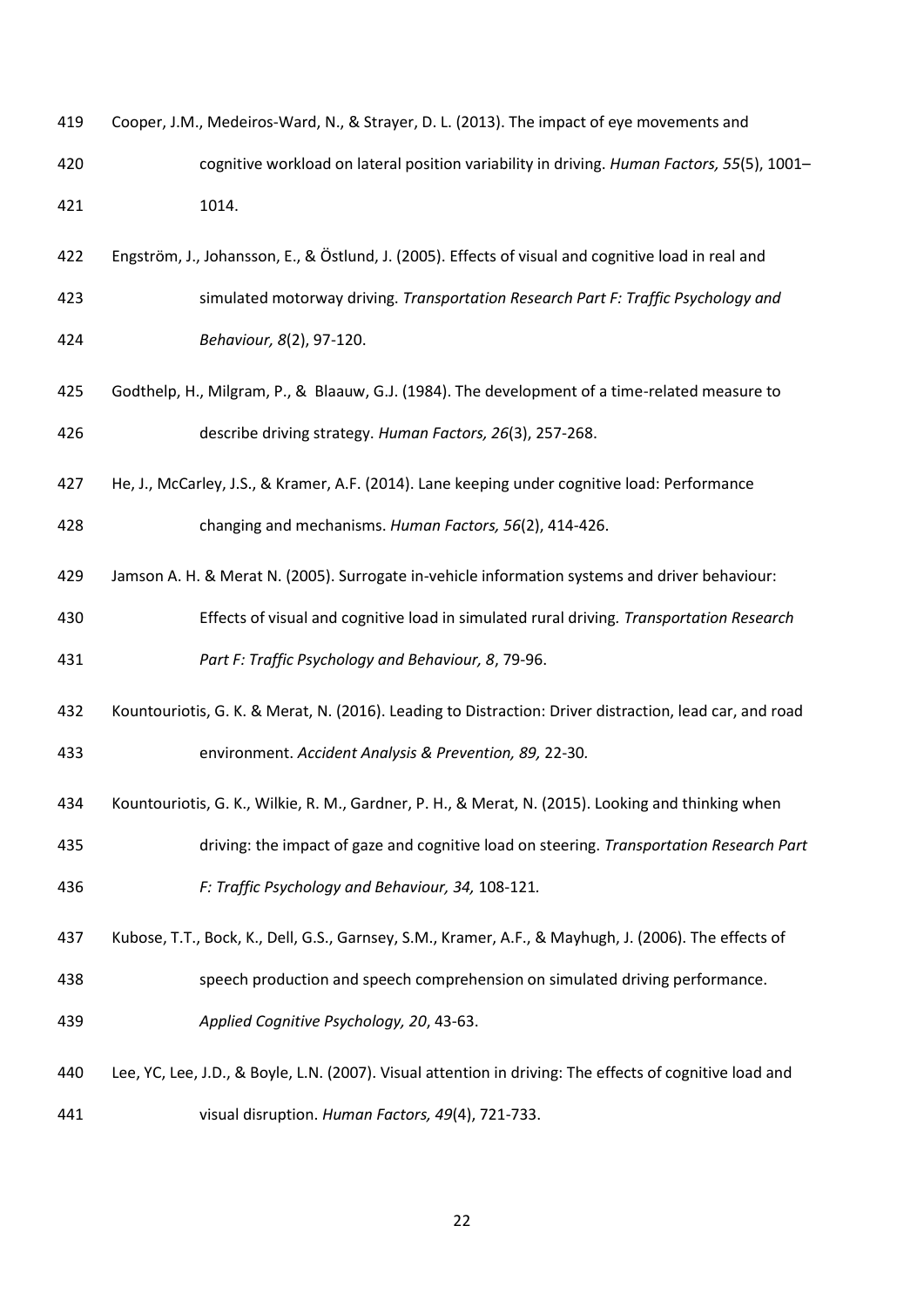- Liang, Y. & Lee, J.D. (2010). Combining cognitive and visual distractions: Less than the sum of its parts. *Accident Analysis and Prevention, 42,* 881-890.
- Macdonald, W. A. & Hoffmann, E. R. (1980). Review of relationships between steering wheel 445 reversals rate and driving task demand. *Human Factors, 22*(6), 733–739.
- 446 Markkula, G. & Engström, J. (2006). A steering wheel reversal rate metric for assessing effects of visual and cognitive secondary task load. *Proceedings of the ITS World Congress,*  London.
- Medeiros-Ward, N., Cooper, J. M., & Strayer, D. L. (2014). Hierarchical control and driving. *Journal of Experimental Psychology: General, 143*(3), 953-958.
- Merat, N. & Jamson, A.H. (2008). The effect of stimulus modality on signal detection: Implications for assessing the safety of in-vehicle technology. *Human Factors, 50*, 145-158.
- 453 Reimer, B. (2009). Impact of cognitive task complexity on drivers' visual tunnelling. Transportation *Research Record, 2138*, 13-19.
- Reyes, M.L. & Lee, J.D. (2008). Effects of cognitive load presence and duration on driver eye-
- movements and event detection performance. *Transportation Research Part F: Traffic Psychology and Behaviour,11*(6), 391-402.
- Salvucci, D.D. & Beltowska, J. (2008). Effects of memory rehearsal on driver performance:

**Experiment and theoretical account.** *Human Factors, 50*(5), 834–844.

Santos, J., Merat, N., Mouta, S., Brookhuis, K., & de Waard, D. (2005). The interaction between

- driving and in-vehicle information systems: Comparison of results from laboratory,
- simulator and real-world studies. *Transportation Research Part F: Traffic Psychology and Behaviour, 8*(2), 135-146.
- Strayer, D. L., & Johnston, W. A. (2001). Driven to distraction: Dual-task studies of simulated driving and conversing on a cellular phone. *Psychological Science, 12*, 462-466.